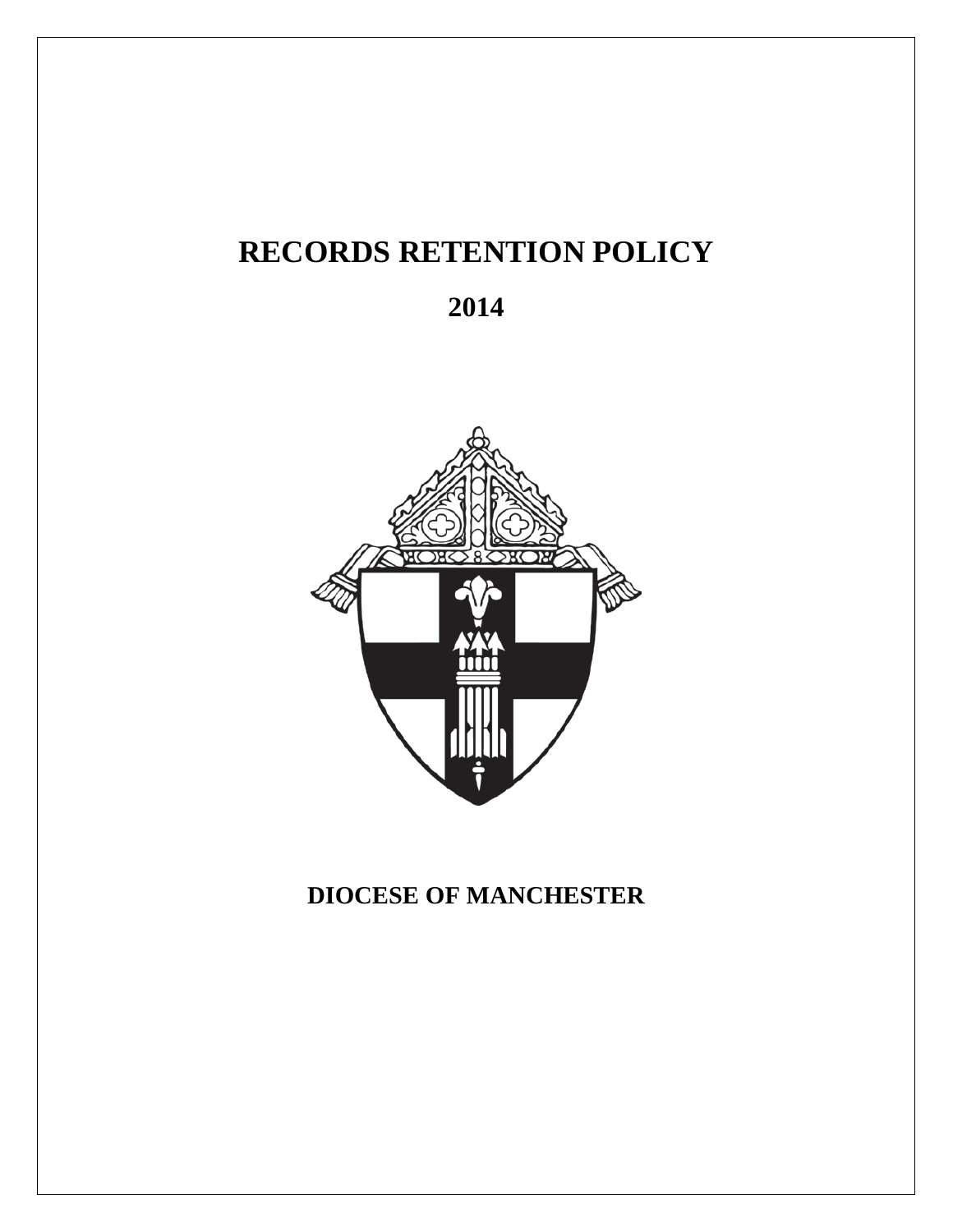# **DIOCESE OF MANCHESTER**

# **RECORDS RETENTION POLICY**

### **September 2014**

#### **TABLE OF CONTENTS**

| L. |                         |
|----|-------------------------|
| H. |                         |
|    | 3                       |
|    | 3                       |
|    | $\overline{\mathbf{3}}$ |
|    | $\overline{\mathbf{4}}$ |
|    | 5                       |
|    | 5                       |
|    | 5                       |
|    | 5                       |
|    | 5                       |
|    | 6                       |
|    | 6                       |
|    | $\overline{7}$          |
|    | 8                       |
|    | 9                       |
|    | 11                      |
|    | 12                      |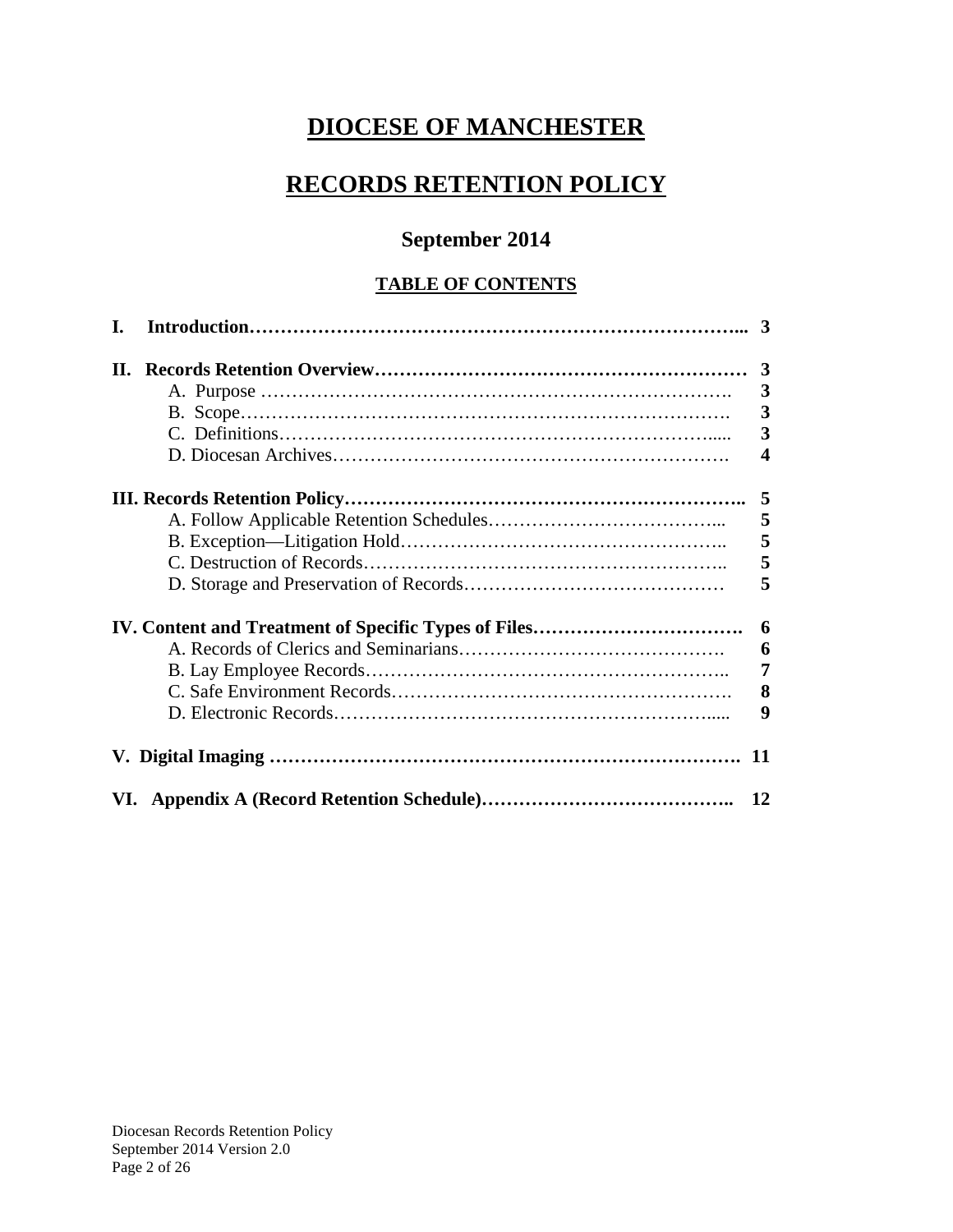# **DIOCESE OF MANCHESTER**

## **RECORDS RETENTION POLICY**

#### **I. Introduction**

The Diocese of Manchester, including all parishes, Catholic schools, and institutions, creates, maintains, and preserves records every day to assist in fulfilling the pastoral mission of the Church in New Hampshire. Records are the principal means of recording the pastoral activity of the Church. Bearing this in mind, the Chancellor has prepared this Records Retention Policy ("Policy") as a normative guide for diocesan administration staff and church personnel in parishes, schools, and other affiliated entities of the Diocese, in determining the manner and length of time for maintaining records. When indicated, records to be destroyed must be done so in a permanent manner. This Policy describes many types of records, and it is important that those responsible for establishing, maintaining and preserving records appreciate the importance of all types of records and consistently follow the guidelines.

This records retention policy<sup>[1](#page-2-0)</sup> was created with reference to the  $1983$  Code of Canon Law, state and federal statutes, and best practices in record retention. The list of church records included is lengthy, but not definitive. If questions arise regarding records retention issues, please contact the Office of the Chancellor for additional information.

#### **II. Records Retention Overview**

- A. Purpose. This Records Retention Policy defines which records must be retained for ecclesiastical, canonical, legal or historical purposes, and the retention period for each type of record. Adherence to the established retention schedule is a priority for the Diocese so that (1) vital records are protected and retained; (2) the Diocese reduces its costs associated with maintaining and storing records; (3) the data management and storage operations are enhanced and more efficient.
- B. Scope. All records created, received, used, or maintained by the diocese and its parishes, schools, or institutions are the property of the Diocese of Manchester. This Records Retention Policy applies to all church personnel of the Diocese and all parishes, schools, and institutions of the Diocese of Manchester.
- C. Definitions.
	- 1. "Record" is defined as correspondence, documents (digital or printed), or any other media generated, distributed, or maintained by church personnel in the performance of his or her job duties.

Diocesan Records Retention Policy September 2014 Version 2.0

<span id="page-2-0"></span> <sup>1</sup> Some of the provisions in this policy are drawn from the Diocese of Sacramento, *Document Retention Policy* (June 2009) and the Archdiocese of Milwaukee, *Records Retention Guidelines for Parish Records* (1998).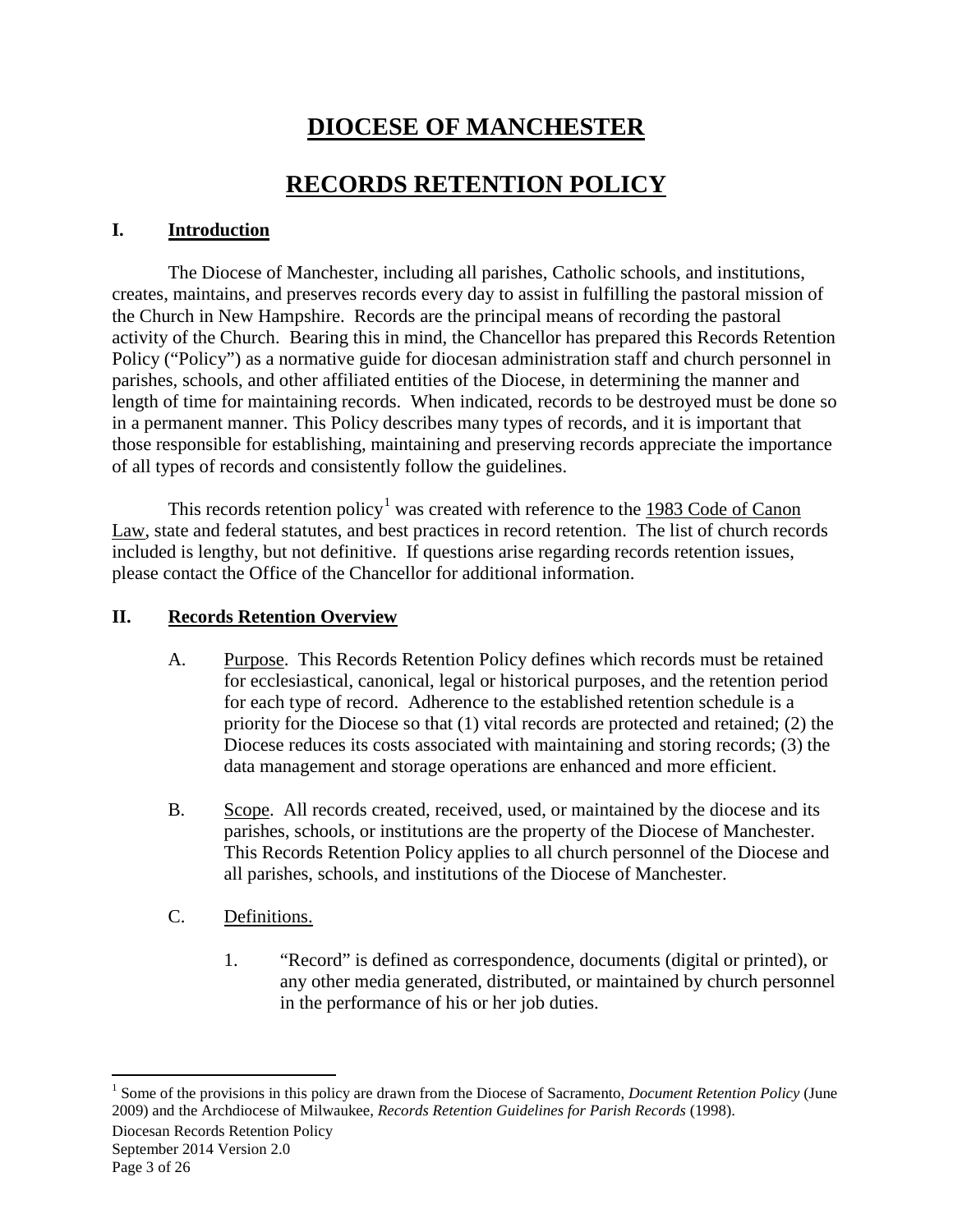- 2. "Media" is defined as paper, electronic mail, or electronic/digital storage device (e.g., flash memory device, floppy disk, hard disk, CD-ROM, microfilm, or any other similar data storage medium) used to develop maintain, or transmit church records.
- 3. "Church personnel" is defined as clergy, religious, seminarians, employees, and volunteers.
- D. Diocesan Archives. In the diocesan administration building, there is a permanent archive with three particular sections: general, historical, and confidential. This division of the diocesan archive is delineated in Canons 486-491 of the 1983 Code of Canon Law. An inventory of the records kept in each archive will be maintained at all times in the applicable archive. Documents should not be removed from the archives except for brief periods of time. If a document is removed from these archives, a retrieval record (loan authorization) form must be completed by the archivist and maintained to indicate who has accessed the file, the purpose for access, and the dates the file was loaned and returned.

Access to each section of the diocesan archives is governed by church law. Access to certain documents within some sections of the diocesan archives may be limited as necessary to preserve confidentiality, privacy, and/or the integrity of the records.

- 1. *General Archive* (Canons 486-488): The records pertaining to the general operations of the diocese are maintained in the *general archive*. The diocesan bishop, vicar general, moderator of the curia, chancellor, archivist, and chancery notaries (secretaries) are provided with access to the *general archives*. Access to other persons in the diocesan *curia* may be granted on a need-to-know basis with permission from the diocesan bishop or the chancellor.
- 2. *Historical Archive* (Canon 491): The *historical archive* contains records of historical significance to the diocese, parishes, Catholic schools, and institutions. The diocesan bishop, vicar general, moderator of the curia, chancellor, archivist, and chancery notaries (secretaries) are provided with access to the historical archive. Others may be granted permission from the bishop or the chancellor on a need to know basis or for research purposes.
- 3. *Confidential Canonical Archive* (*Archivum Secretum*, Canons 489-90): The *confidential* or *secret archive* contains files with documents that are of canonical value or great sensitivity and which need to be kept in conditions of maximum care and security in accordance with the 1983 Code of Canon Law. Access to the *confidential canonical archive* is limited to those authorized under Canon 490, which provides that only the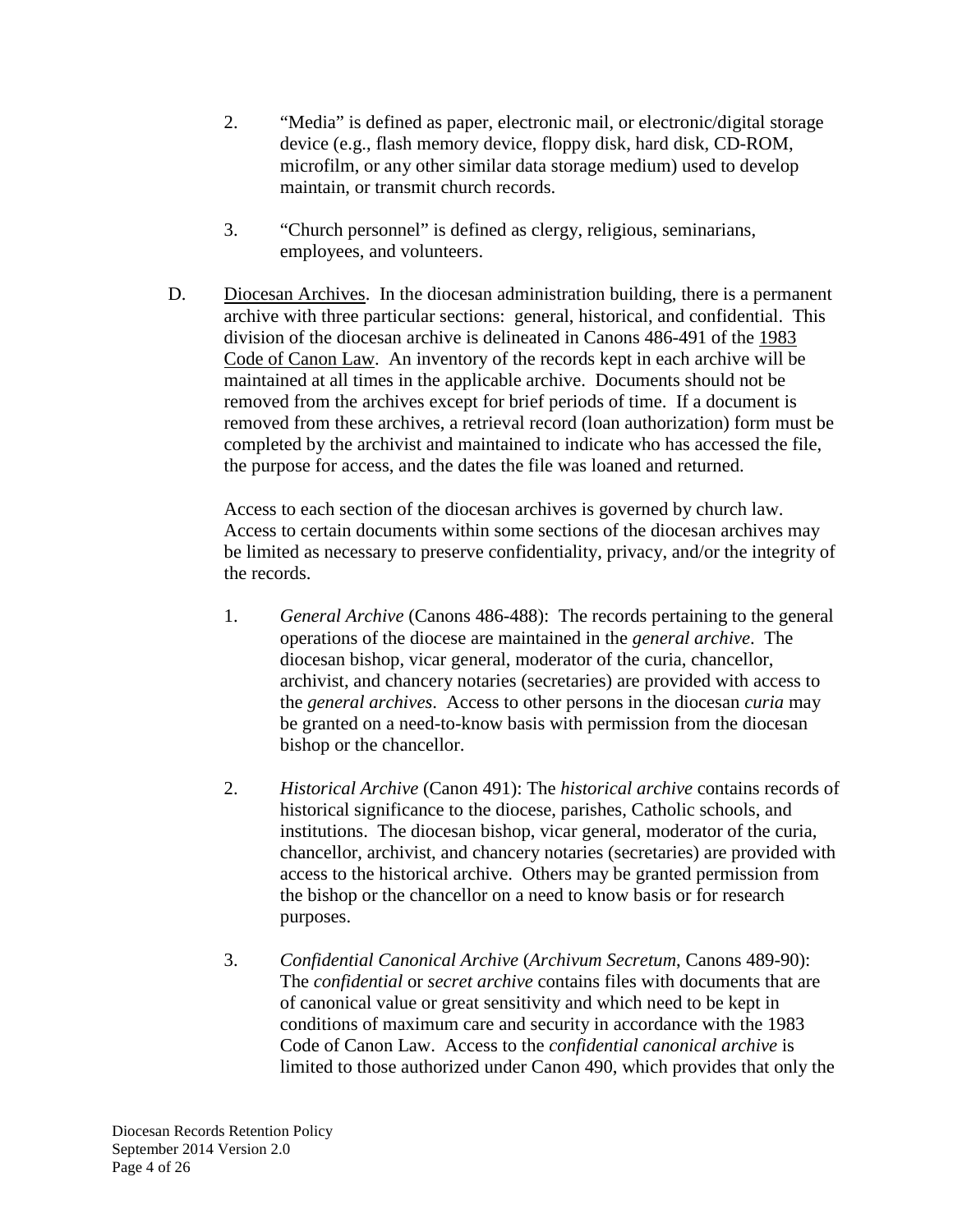diocesan bishop and certain other people that he designates (e.g., the vicar general and chancellor) may have access.

#### **III. Records Retention Policy**

- A. Follow Applicable Retention Schedules: Records are to be maintained according to the guidelines established in the Records Retention Schedule (attached as **Appendix A**). Church records older than the retention period should be destroyed in accordance with the destruction directives of this Policy.
- B. Exception—Litigation Hold. If church personnel believe, or the Diocese informs them, that records are relevant to current civil or canonical litigation or potential civil or canonical litigation, church personnel must preserve those records until the Chancellor of the Diocese, in consultation with canonical and legal counsel, determines that the records are no longer needed. This exception supersedes any previously or subsequently established destruction schedule for the affected records. If church personnel believe that an exception may apply, or have any question regarding the possible applicability of the exception, church personnel should contact their supervisors or the Chancellor.
- C. Destruction of Records. Each department, parish, school, and institution is responsible for the prompt and permanent destruction of all records upon expiration of the scheduled retention period.
	- 1. *Non-confidential documents*: Documents that do not contain any confidential information may be disposed of by recycling or by discarding with other refuse.
	- 2. *Documents bearing confidential information*: Documents that contain any manner of confidential or otherwise private information must be destroyed (shredded) to prevent the danger of confidential information being obtained and misused.
- D. Storage and Preservation of Records.
	- 1. *Storage*: Records within the retention period and/or of permanent value should be stored appropriately (e.g., free from damage by insects, climate change, fire, and water). Confidential records and those of permanent value should be stored in a fire resistant and water resistant vault or cabinet that includes a lock, preferably a combination lock that restricts access to authorized personnel. Care should be taken to store records in appropriately labeled files so that they may be located easily in the future. Records of historical value should not be folded as creases may damage the records. When possible, records of historical value should be preserved on archival paper and stored in acid-free folders.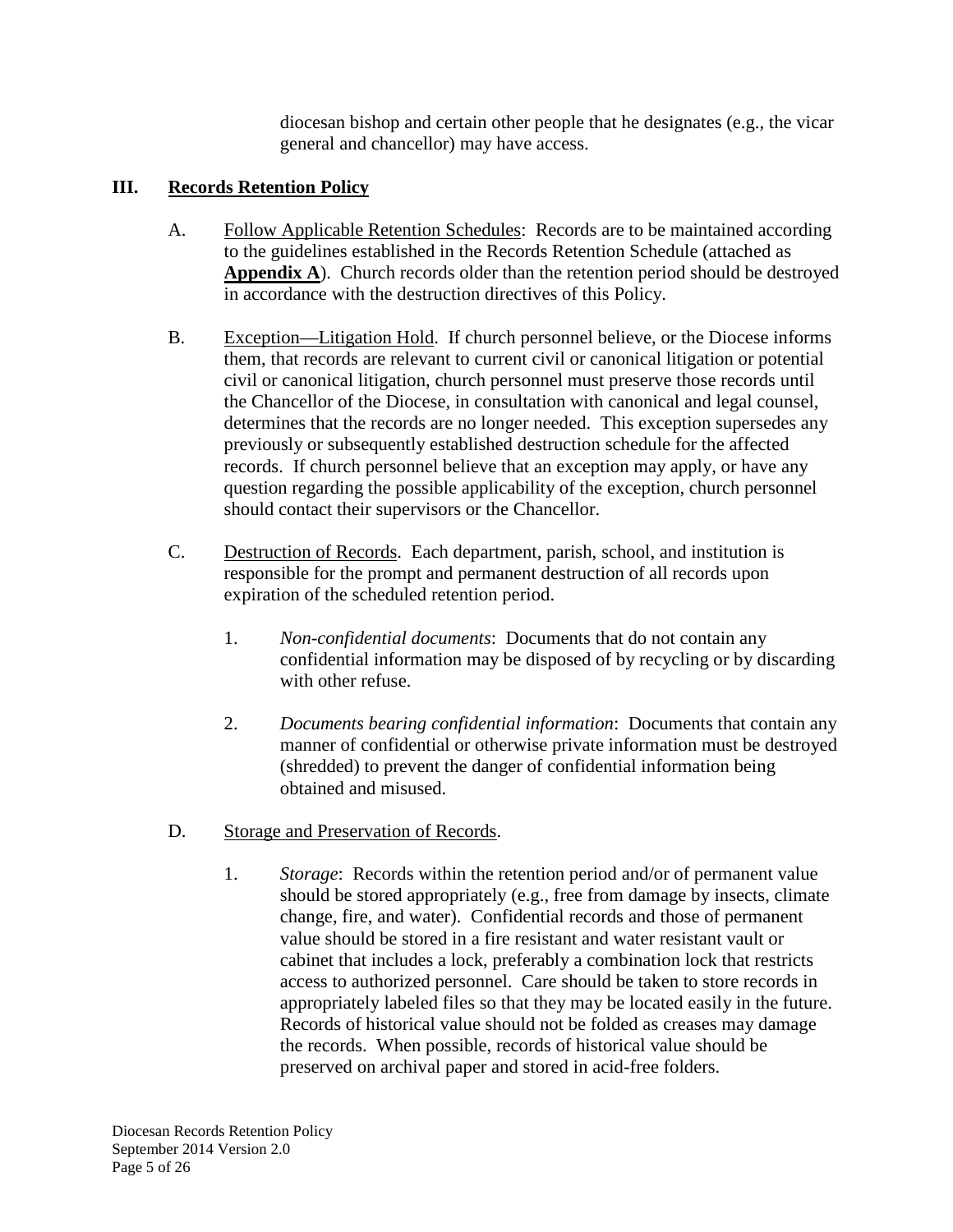2. *Computer-generated/digital records:* While most church records exist in hard-copy form, computer-generated church records are also of great value. Church records stored in computer databases may include parish membership and giving (donor) records, financial data, ledgers, personnel records, and payroll information. To ensure the safekeeping of computergenerated/digital church records, the hard drive should be backed up at least weekly, and the back up storage media should be stored separately from the computer itself in a locked fireproof and waterproof vault or cabinet. Information falling into the categories described below should be printed at least annually and stored in hard copy (or should be maintained in accordance with the Digital Imaging provision of this Policy) in accordance with the prescribed retention periods.

#### **IV. Content and Treatment of Specific Types of Files**

- A. Records of Clerics and Seminarians.
	- 1. *Location of Records*: Certain records pertaining to seminarians, deacons, and priests incardinated in the Diocese of Manchester and assigned by the diocesan bishop are maintained in vaults in the diocesan administration building. Certain records pertaining to clerics who have been granted faculties by the diocesan bishop are maintained in the upper vault, and medical records and other confidential records are maintained in the lower vault (which has limited access). Records pertaining to priests accused of some form of misconduct are maintained in the Confidential Canonical Archive files or by the Office for Ministerial Conduct in accordance with the *Office for Ministerial Conduct File Management Policy*. Records regarding deceased priests are maintained in the lower vault.
	- 2. *Contents of "Personnel Files" for Incardinated Priests, Seminarians, and Permanent Deacons*: Personnel files of priests incardinated in and seminarians of the Diocese of Manchester should contain the following subfiles, where applicable:
		- Education/Formation
		- Assignments and letters granting faculties
		- Correspondence
		- Medical records *(Note: Although it is considered part of the personnel file, medical information should be maintained in a file that is physically separate from the personnel file and under lock and key.)*
		- Safe environment records<sup>[2](#page-5-0)</sup>
		- Legal

Personnel files should not include any correspondence or other documents relating to court cases or alleged violations of the Code of Conduct, and

Diocesan Records Retention Policy September 2014 Version 2.0 Page 6 of 26

<span id="page-5-0"></span> <sup>2</sup> Safe environment records are defined below.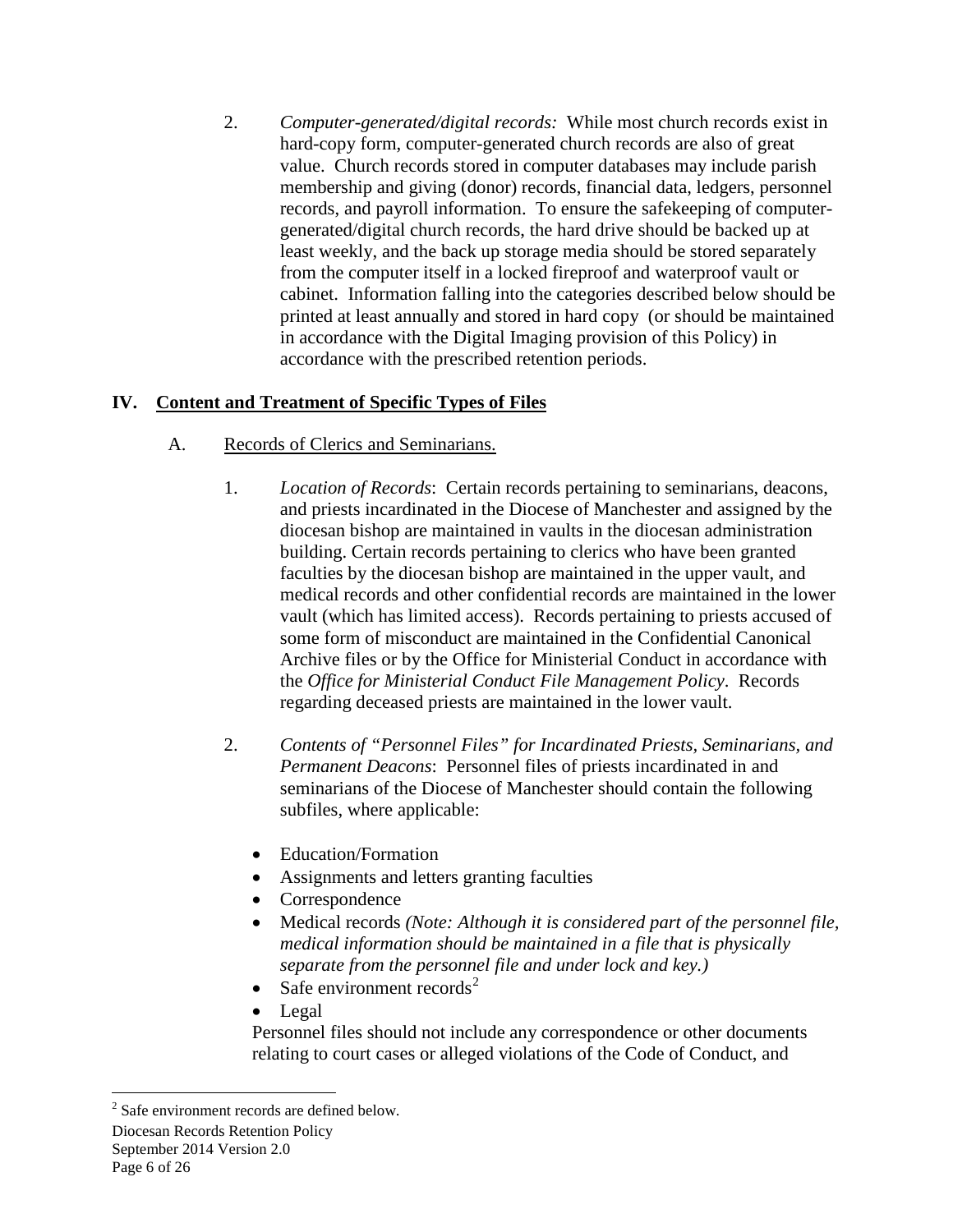should not contain any investigation materials. Those documents are to be retained separately.

- 3. *Contents of "Personnel Files" for Non-Incardinated Priests and Permanent Deacons:* The following records regarding priests granted faculties in the Diocese of Manchester (but not incardinated here) and assigned by the Bishop should include, for example:
	- Statement of good standing or letter of suitability from bishop/eparch/provincial
	- Letter granting faculties
	- Assignments (if any)
	- Correspondence
	- Safe environment records

Personnel files should not include any correspondence or other documents relating to court cases or alleged violations of the Code of Conduct, and should not contain any investigation materials. Those documents are to be retained separately.

4. *Access to Records*: The bishop, vicar general, vicar for clergy, and the chancellor have access to the "personnel files" of priests, seminarians, and permanent deacons. The bishop will designate those other persons who have access. Upon request to the bishop or chancellor, clerics have access to view their own "personnel files," with the exception of recommendations, references, and other documents that are confidential or privileged under civil or canon law.

#### B. Lay Employee Records.

- 1. *Contents of Personnel Files for Lay Employees*: A personnel file should be maintained for each active diocesan, parish, school, or diocesan institution employee. Personnel files of employees should contain the following, where applicable:
	- Employee application
	- Resume
	- Eligibility verification form  $(I-9)^3$  $(I-9)^3$
	- $W-4$  form
	- Employment contract
	- Salary information
	- Benefits information
	- Vacation record

<span id="page-6-0"></span><sup>&</sup>lt;sup>3</sup> I-9 Forms may be maintained in a separate binder or file specifically designated for I-9 Forms and maintained in a confidential manner.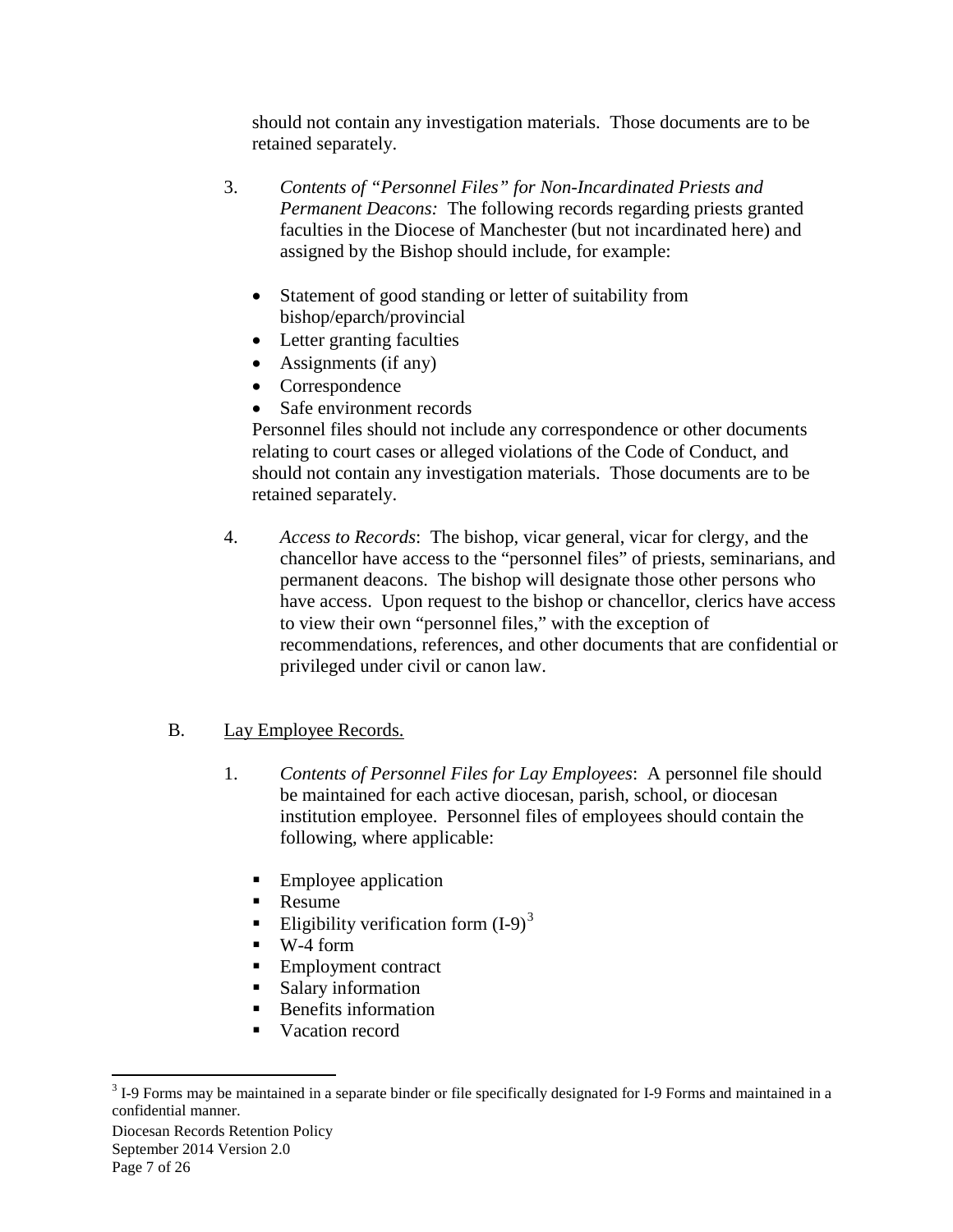- **Performance evaluations**
- Disciplinary information
- Medical information *(Note: Although it is considered part of the personnel file, medical information should be maintained in a file that is physically separate from the personnel file and under lock and key.)*
- Safe environment records

Personnel files should not include any correspondence or other documents relating to court cases, workers' compensation claims, complaints of discrimination or other illegal conduct, and should not contain any investigation materials. Those documents are to be retained separately.

2. *Access to Records:* These records are *confidential* and should be made available only to diocesan, parish, school, or diocesan institution representatives with a legitimate need to know, unless their disclosure is compelled by legal action. Those with a legitimate need to know may include the pastor of the parish where the employee works, the principal of the school where the employee works, the Cabinet secretary who supervises the employee, and the human resources or personnel director or staff member. They would not include, for example, parish or school advisory board members or clergy or lay staff not responsible for supervision of the employee. The employee has the right to review and request a copy of his or her personnel file, as defined by NH law. Requests should be made in writing and copies of the requests should be stored in the personnel file.

#### C. Safe Environment Records.

- 1. *Definitions:*
	- a. "Safe environment records" refers to all paper and electronic documents and communications pertaining to the Diocese of Manchester safe environment screening and training procedures. Safe environment records include, but are not limited to, Screening Forms, Employment Applications, Volunteer Applications, Code and Policy Acknowledgment Forms, criminal records check results, correspondence regarding criminal records checks results, copies of sexual abuse awareness training attendance certificates, and sex offender registry results.
	- b. "Active" refers to an employee or volunteer who regularly works with minors (children under the age of 18) at a parish, school, camp, or other diocesan entity.
	- c. "Inactive" refers to an employee or volunteer who does not work with minors at a parish, school, camp, or other diocesan entity.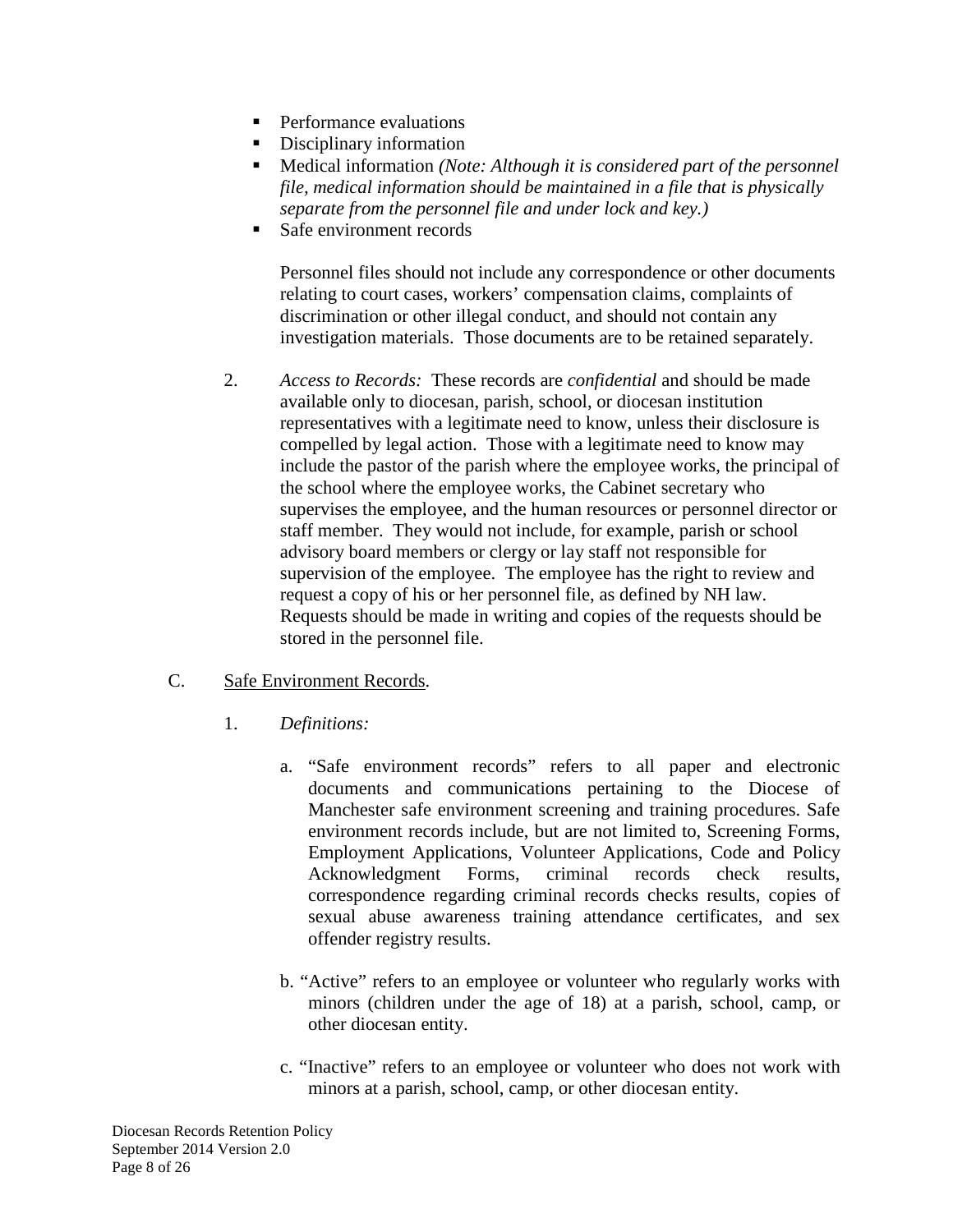d. "Works with minors" refers to those employees and volunteers who serve in an *in loco parentis* (in place of parent) capacity or otherwise supervise minors.

#### 2. *Location of Safe Environment Records*

- a. Employee Records: Safe environment records for current parish, school, and camp employees should be stored in an orderly fashion at the diocesan entity either in the employee's personnel file or in a separate file in a locked cabinet or container, with access limited to those with a legitimate need to view them. Applications and paper acknowledgement forms are stored at the diocesan entity, whereas training records, background check results, electronically-signed acknowledgement forms, and sex offender registry results are stored at the Diocese of Manchester Office for Ministerial Conduct and recorded in the Safe Environment Database. Original documents should not be transferred between diocesan entities.
- b. Volunteer Records: Safe environment records for active volunteers who work with minors should be stored in an orderly fashion at the parish, school, or camp in a locked cabinet or container, with access limited to those with a legitimate need to view them. Applications and paper acknowledgement forms are stored at the diocesan entity, whereas training records, background check results, electronicallysigned acknowledgement forms, and sex offender registry results are stored at the Diocese of Manchester Office for Ministerial Conduct and recorded in the Safe Environment Database. Original documents should not be transferred between diocesan entities.
- c. Records for former employees and inactive volunteers: Safe environment records for former employees and inactive volunteers should be maintained at the parish, school, camp, or diocesan entity. The records should be kept in a locked cabinet or container with access limited to those with a legitimate need to view them. They should be maintained at the location for seven (7) years following the date when the employee was terminated from service or from when the volunteer discontinued his or her work with minors and will then be transferred to the Diocesan Safe Environment Office for storage.
- 3. *Archiving of Records:* Employee and volunteer safe environment records that are maintained at the parish, school, or camp will be electronically stored and archived after seven (7) years of inactivity in the Diocese of Manchester. The procedure is as follows: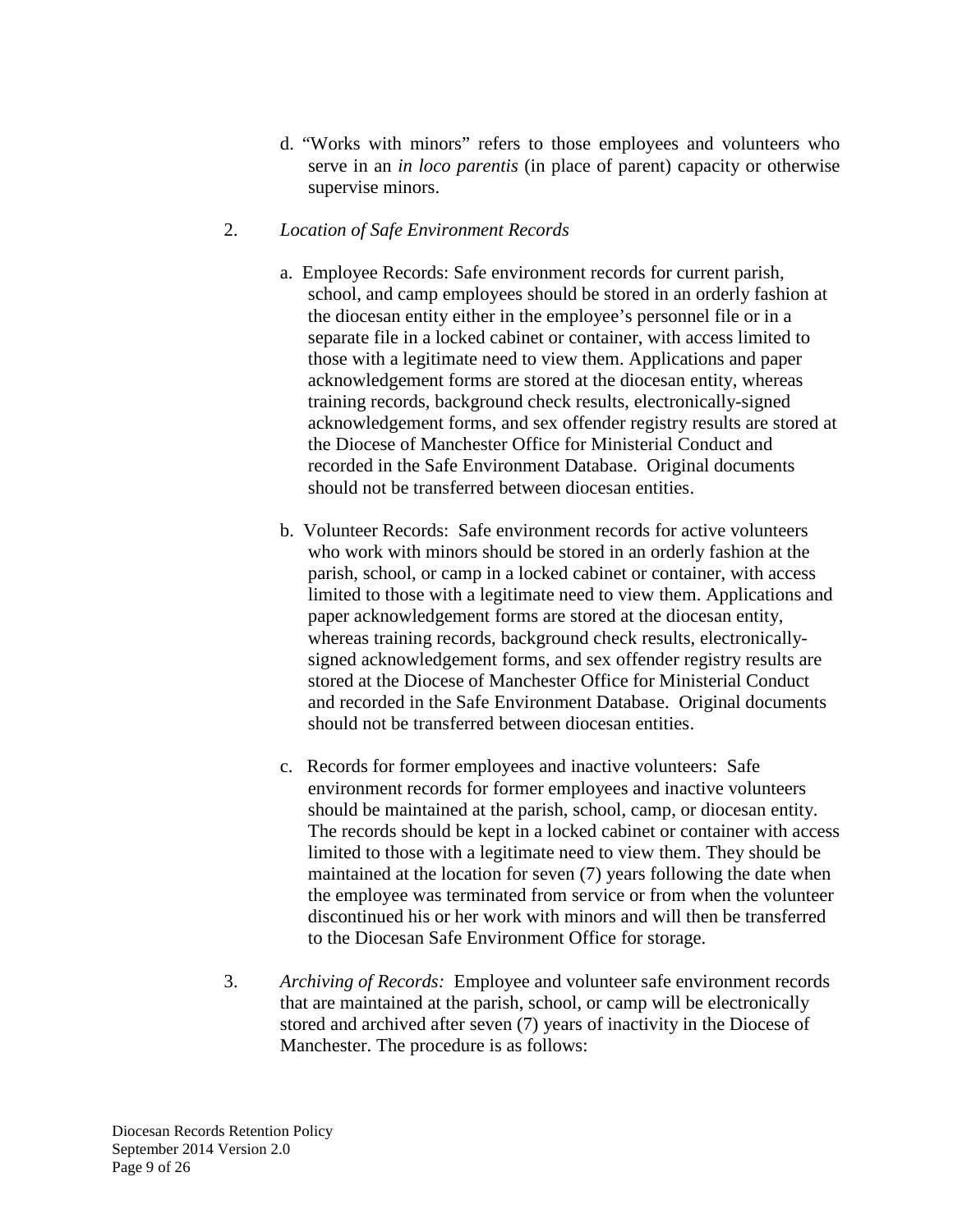On a regular basis, the Office for Ministerial Conduct will request from parishes and camps the safe environment files of any employees and volunteers who have been inactive in the Diocese of Manchester for seven (7) or more years and will request from the diocesan Catholic schools the safe environment files of any volunteers who have been inactive for seven (7) or more years (files for school employees must be maintained at the schools due to Department of Education retention laws). A representative of the Office for Ministerial Conduct will collect the files and transfer them to the Office for Ministerial Conduct. The safe environment documents will be electronically scanned into a secure document storage system. The Safe Environment Database status of the archived individual will be changed to "archived" and the record will no longer be accessible except to Office for Ministerial Conduct staff or others with a legitimate need to know.

Should a person whose file has been archived return to ministry with minors, the person will be considered a new volunteer or employee and will be required to complete the safe environment requirements once again.

#### D. Electronic Records.

- a. *"Electronic Record:"* The term electronic record means any record that is created, received, maintained, or stored in diocesan, parish, school, or diocesan institution workstations, central servers, or other electronic devices. Examples include but are not limited to: email, web files, text files, word processing documents, spreadsheets, databases, and other formatted files.
- b. *Retention Schedules:* Electronic records must be managed the same as traditional records and in accordance to the Records Retention Schedules (Appendix A) and the policy regarding Litigation Hold (above).
- c. *Work-related Files:* Work-related electronic records are records of the diocese, parish, school, and/or diocesan institution and must be retained accordingly. Some records, such as personal or junk email, are not work-related emails and should be deleted from the system immediately.
- d. *Archiving Electronic Records:* Computer/email servers are not intended for longterm record retention periods. As a result, all electronic documents required to be maintained should be printed and maintained on paper. Electronic mail in the diocesan offices will be archived for six (6) months, after which the mail will be automatically and permanently deleted, subject to the Litigation Hold provision (above).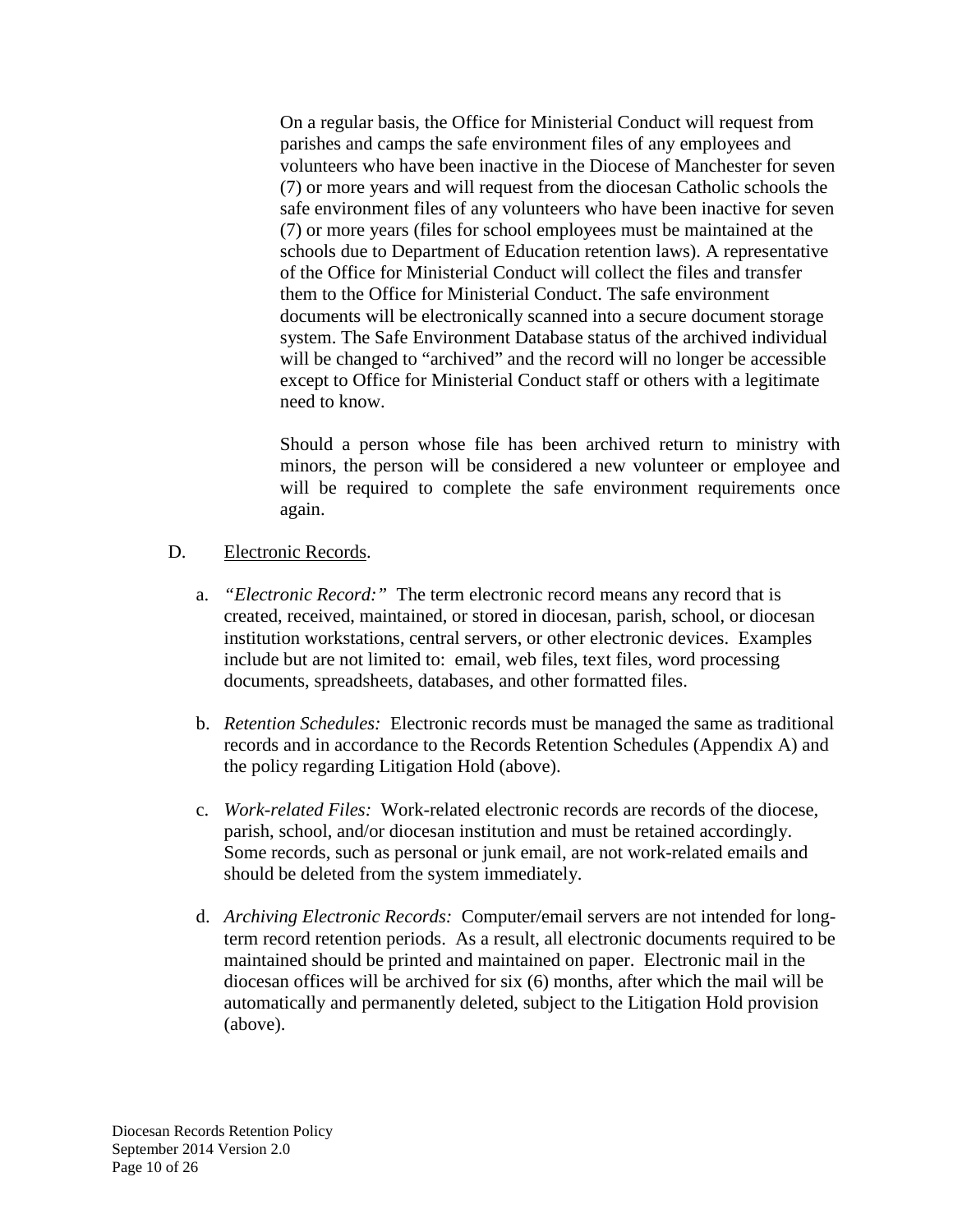#### **V. Digital Imaging**

Certain paper records may be maintained in a digital imaging records system and the original paper records destroyed, provided that the original paper records are not required to be maintained under either civil or canon law and the following conditions are met:

- The digital records are complete, accurate, and legible reproductions of the originals;
- The digital records are accessible, available, and readable to all those with a right to access them for as long as they are required to be maintained;
- There are appropriate indexes and other finding aids that will provide access to the information contained in the records;
- Security copies of the digital records and indexes are maintained in secure, offsite storage;
- The original paper records are maintained for a period of six (6) months after converting to digital format for quality control purposes; and
- Authorization for disposal of the original records is obtained from the Chancellor.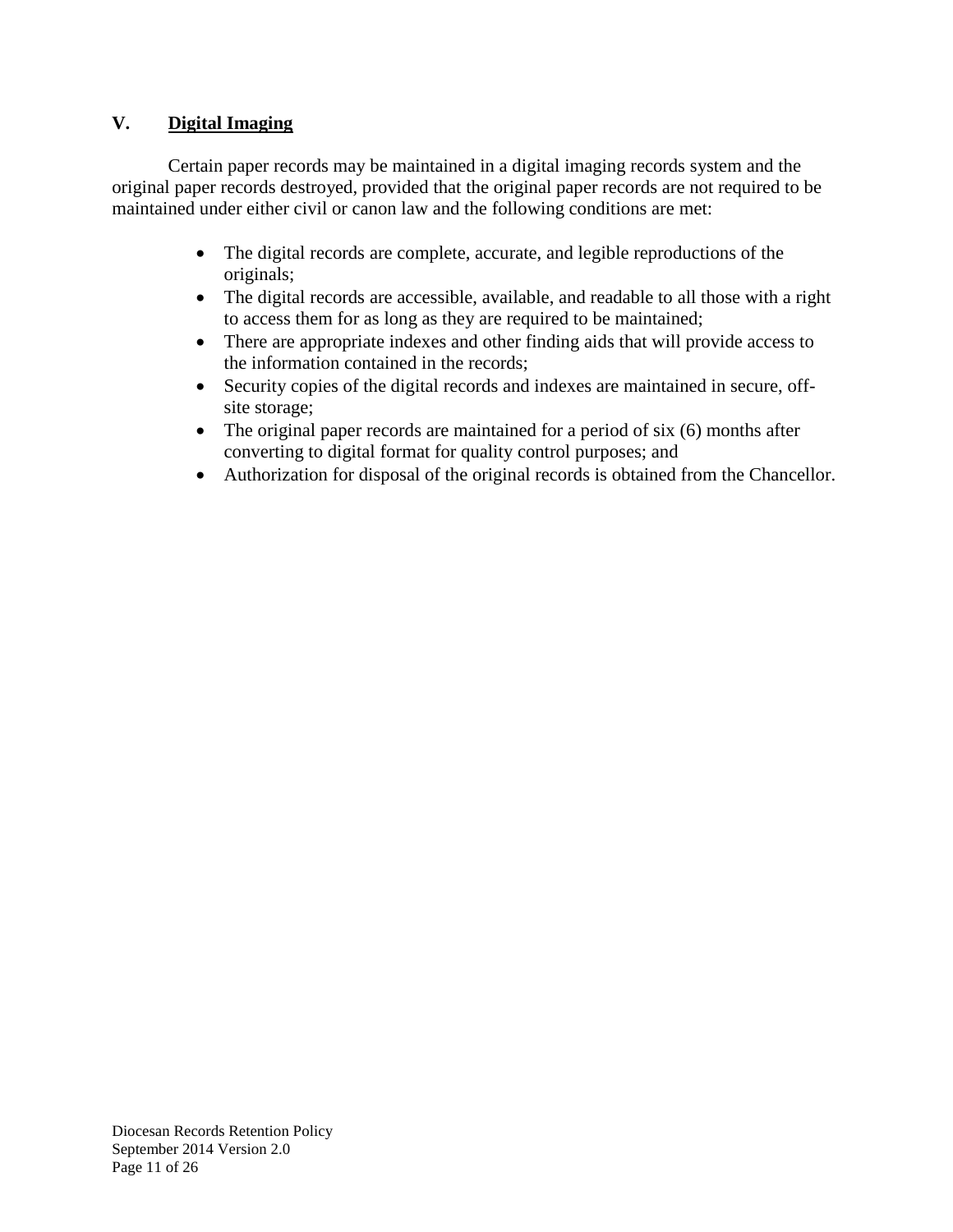#### APPENDIX A

## **Record Retention Schedule**

| 1.  | <b>Accounting and Finance</b>                                | Page<br>13 |
|-----|--------------------------------------------------------------|------------|
| 2.  | Administrative Records (corporation sole/parish)             | 14         |
| 3.  | <b>Cemetery Records</b>                                      | 16         |
| 4.  | Confidential Canonical Files (Archivum Secretum - Canon 489) | 16         |
| 5.  | Contracts                                                    | 16         |
| 6.  | Correspondence and Internal Memoranda                        | 16         |
| 7.  | Emails                                                       | 17         |
| 8.  | <b>Insurance Records</b>                                     | 17         |
| 9.  | <b>Legal Files and Papers</b>                                | 17         |
| 10. | Miscellaneous                                                | 18         |
| 11. | Payroll Records                                              | 18         |
| 12. | Pension Records/Supporting Employee Data                     | 18         |
| 13. | Personnel Records (Clergy)                                   | 18         |
| 14. | Personnel Records (Lay Employees)                            | 19         |
| 15. | Property/Physical Plant Records                              | 20         |
| 16. | Publications                                                 | 21         |
| 17. | <b>Sacramental Records</b>                                   | 21         |
| 18. | <b>Safe Environment Records</b>                              | 22         |
| 19. | Safety and Environmental Records                             | 22         |
| 20. | School Department/School-Related Records                     | 22         |
| 21. | <b>Tax Records</b>                                           | 25         |
| 22. | Tribunal                                                     | 25         |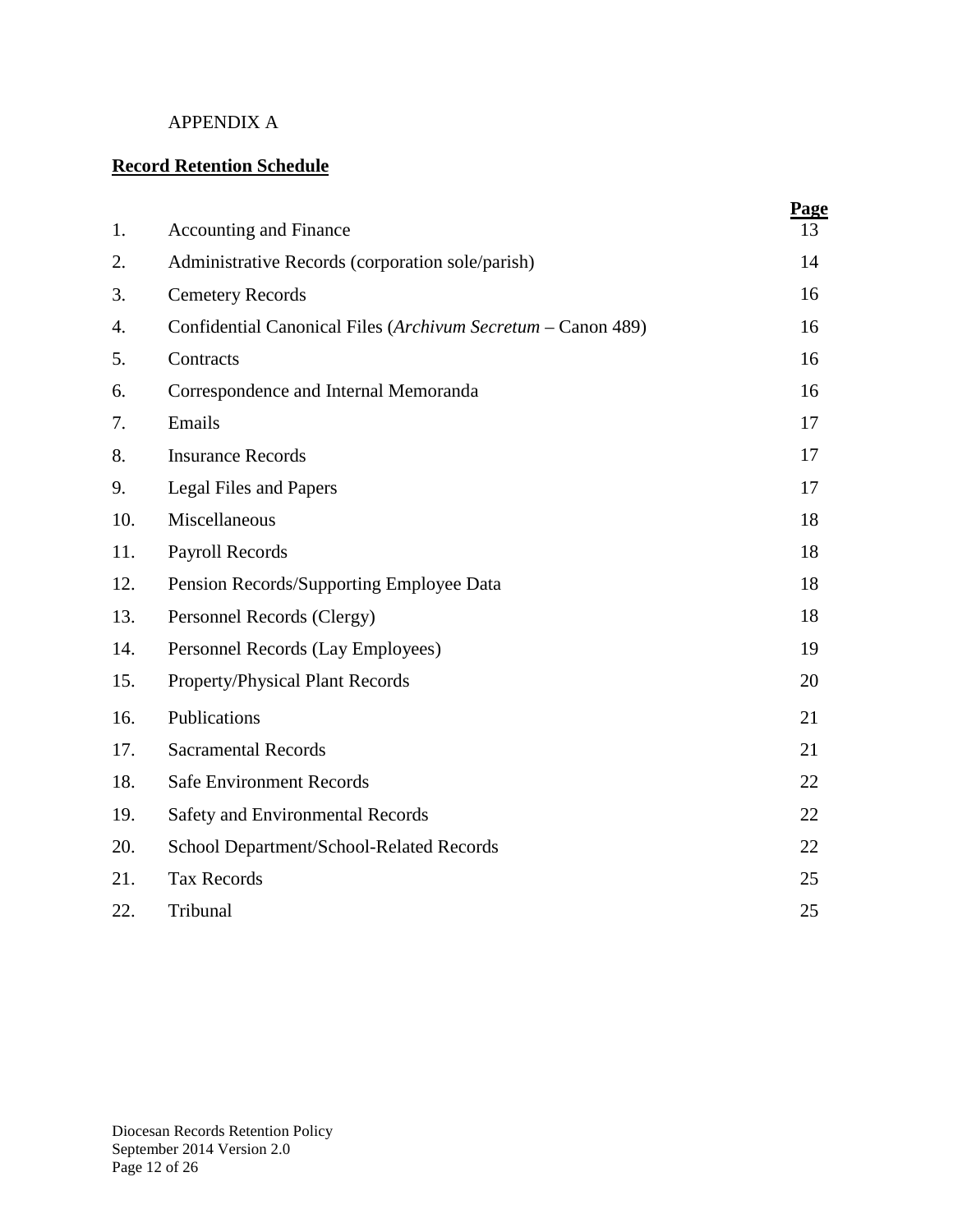| <b>Record Type</b>                                     | <b>Retention Period</b> |
|--------------------------------------------------------|-------------------------|
| <b>Accounting and Finance<sup>4</sup></b><br>1.        |                         |
| Accounting                                             |                         |
| Accounts payable invoices                              | 7 years                 |
| Accounts payable ledgers                               | 7 years                 |
| Accounts receivable ledgers                            | 7 years                 |
| Credit card statements/charge slips                    | 7 years                 |
| Tuition collection reports and statements              | 3 years                 |
| Parish collection counts sheets, sealed bag log sheets | 3 years                 |
| and fundraising counts sheets                          |                         |
| Invoices and paid bills, major building construction   | Permanent               |
| Invoices and paid bills, general accounts              | 7 years                 |
| Cash books                                             | 7 years                 |
| Cash journals                                          | 7 years                 |
| Cash journal, receipts on offerings and pledges        | 7 years                 |
| Depreciation records                                   | Permanent               |
| Petty cash vouchers & reconciliation reports           | 3 years                 |
| Receipts                                               | 7 years                 |
| Mortgage payments & loan statements                    | 7 years                 |
| <b>Banking records</b>                                 |                         |
| Bank deposits, slips                                   | 7 years                 |
| Bank statements, reconciliations                       | 7 years                 |
| Central Fund statements (savings and loans)            | 7 years                 |
| Cancelled checks, general                              | 7 years                 |
| Cancelled checks, important payments                   | Permanent               |
| Check registers/stubs                                  | 7 years                 |
| General records                                        |                         |

<span id="page-12-0"></span><sup>&</sup>lt;sup>4</sup> The Diocesan Administration Finance Office also has a Records Retention policy that is consistent with this schedule but addresses specific records.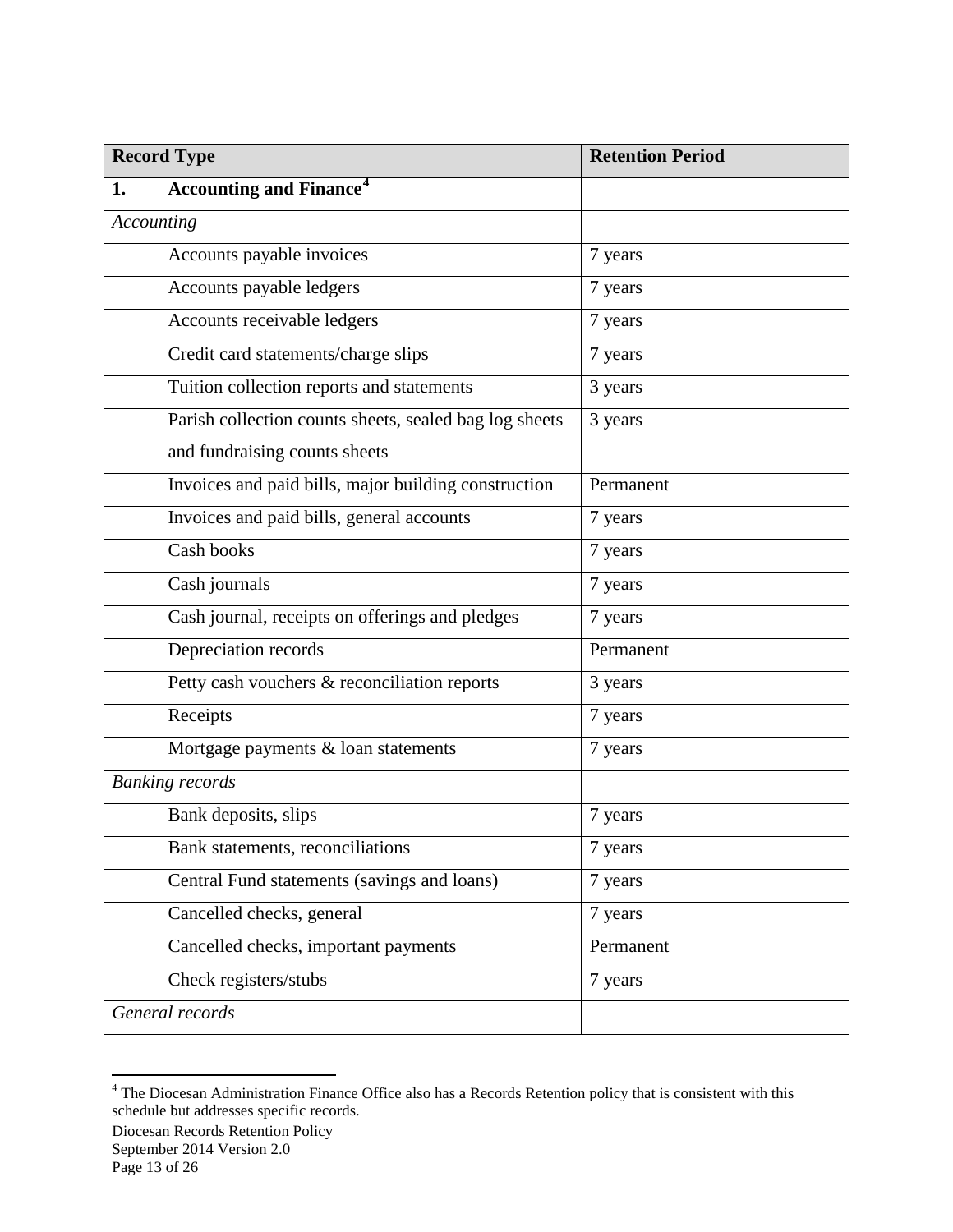| <b>Record Type</b>                                            | <b>Retention Period</b>            |
|---------------------------------------------------------------|------------------------------------|
| External audit reports                                        | Permanent                          |
| Internal financial review reports                             | Permanent                          |
| Balance sheets, annual                                        | Permanent                          |
| Balance sheets, monthly/quarterly                             | 1 year                             |
| Budgets, approved/revised                                     | 2 years                            |
| Financial reports and income statements, annual               | Permanent                          |
| Financial reports, monthly                                    | 1 year                             |
| <b>Investment</b>                                             |                                    |
| Bonds, cancelled                                              | 7 years from date of cancellation  |
| Pooled investment reports                                     | 7 years                            |
| Certificates of deposit, cancelled                            | 3 years after redemption           |
| Letter of credit                                              | 7 years                            |
| Mortgage records                                              | Permanent                          |
| Securities sales                                              | 7 years                            |
| <b>Stock investments</b>                                      | 7 years after sale                 |
| <b>Other Financial Records</b>                                |                                    |
| General ledger/annual                                         | Permanent                          |
| Journals, general and specific funds                          | Permanent                          |
| Journal entry sheets                                          | 7 years                            |
| Chart of accounts                                             | 1 year                             |
| Year-end trial balance report                                 | Permanent                          |
| Ledgers, subsidiary                                           | 7 years                            |
| Pledge registers/ledgers                                      | 7 years                            |
| Permanently restricted gift documents                         | Permanent                          |
| Temporarily restricted gift documents                         | 7 years after meeting restrictions |
|                                                               |                                    |
| <b>Administrative Records (corporation sole/parish)</b><br>2. |                                    |
| Annual reports to the Bishop (Status Animarum)                | Permanent                          |
| <b>Annual Financial Reports</b>                               | Permanent                          |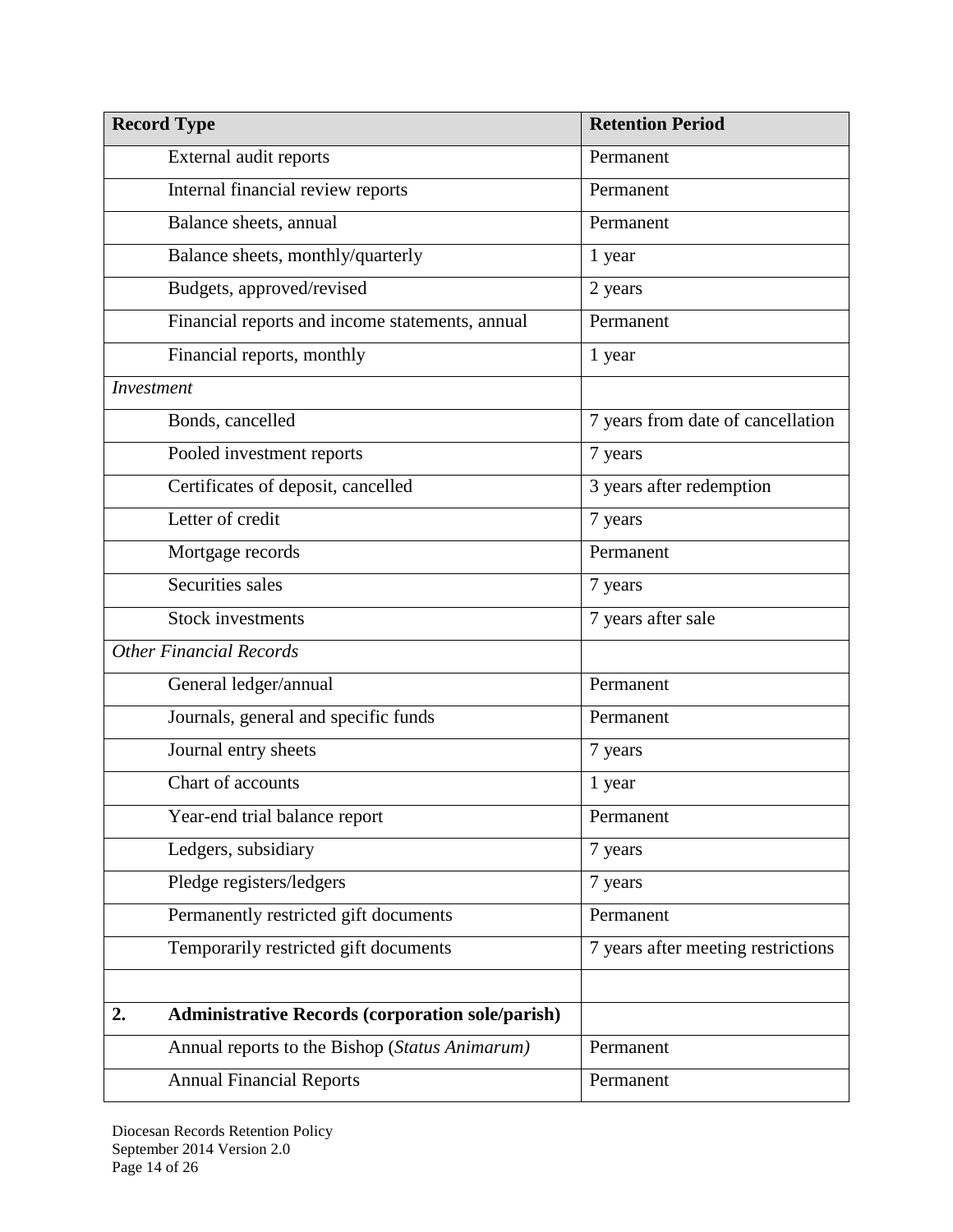| <b>Record Type</b>                                                                            | <b>Retention Period</b>                                                                                                       |
|-----------------------------------------------------------------------------------------------|-------------------------------------------------------------------------------------------------------------------------------|
| Articles of incorporation and bylaws                                                          | Permanent                                                                                                                     |
| Bequest and estate records (wills, e.g.)                                                      | Permanent                                                                                                                     |
| Board/board committee minutes                                                                 | Permanent                                                                                                                     |
| Census records                                                                                | Permanent                                                                                                                     |
| Correspondence, official (regarding diocesan/parish<br>policies, directives)                  | Permanent                                                                                                                     |
| Correspondence, routine                                                                       | Review/destroy biannually                                                                                                     |
| Directives Issued by Decree                                                                   | Permanent                                                                                                                     |
| <b>Endowment decrees</b>                                                                      | Permanent                                                                                                                     |
| <b>Finance Council minutes</b>                                                                | Permanent                                                                                                                     |
| Historical record (newspaper clippings, photos, etc.,<br>regarding history of diocese/parish) | Permanent                                                                                                                     |
| Inventories of property and equipment                                                         | Permanent [or retain until<br>superseded]                                                                                     |
| Leases of any types                                                                           | 7 years after expiration of lease<br>term                                                                                     |
| Liturgical ministers' schedules (altar servers, lectors,<br>Eucharistic ministers, etc.)      | Retain until superseded                                                                                                       |
| Mass intention records                                                                        | 2 years                                                                                                                       |
| Office files                                                                                  | Selective retention: review and<br>retain only those that document<br>diocesan/parish administration<br>and official activity |
| Organizational records for diocese/parish (minutes,<br>correspondence, publications, etc.)    | Permanent                                                                                                                     |
| Pastoral council constitutions                                                                | Retain until superseded                                                                                                       |
| Pastoral council minutes                                                                      | Permanent                                                                                                                     |
| Priest personnel board minutes                                                                | Permanent                                                                                                                     |
| Photographs (relating to diocesan/parish history)                                             | Permanent                                                                                                                     |
| Policy statements, policy manuals, employee<br>handbooks                                      | Permanent                                                                                                                     |
| Religious education reports                                                                   | Permanent                                                                                                                     |
| Rosters of parishioners/parish directories                                                    | Permanent                                                                                                                     |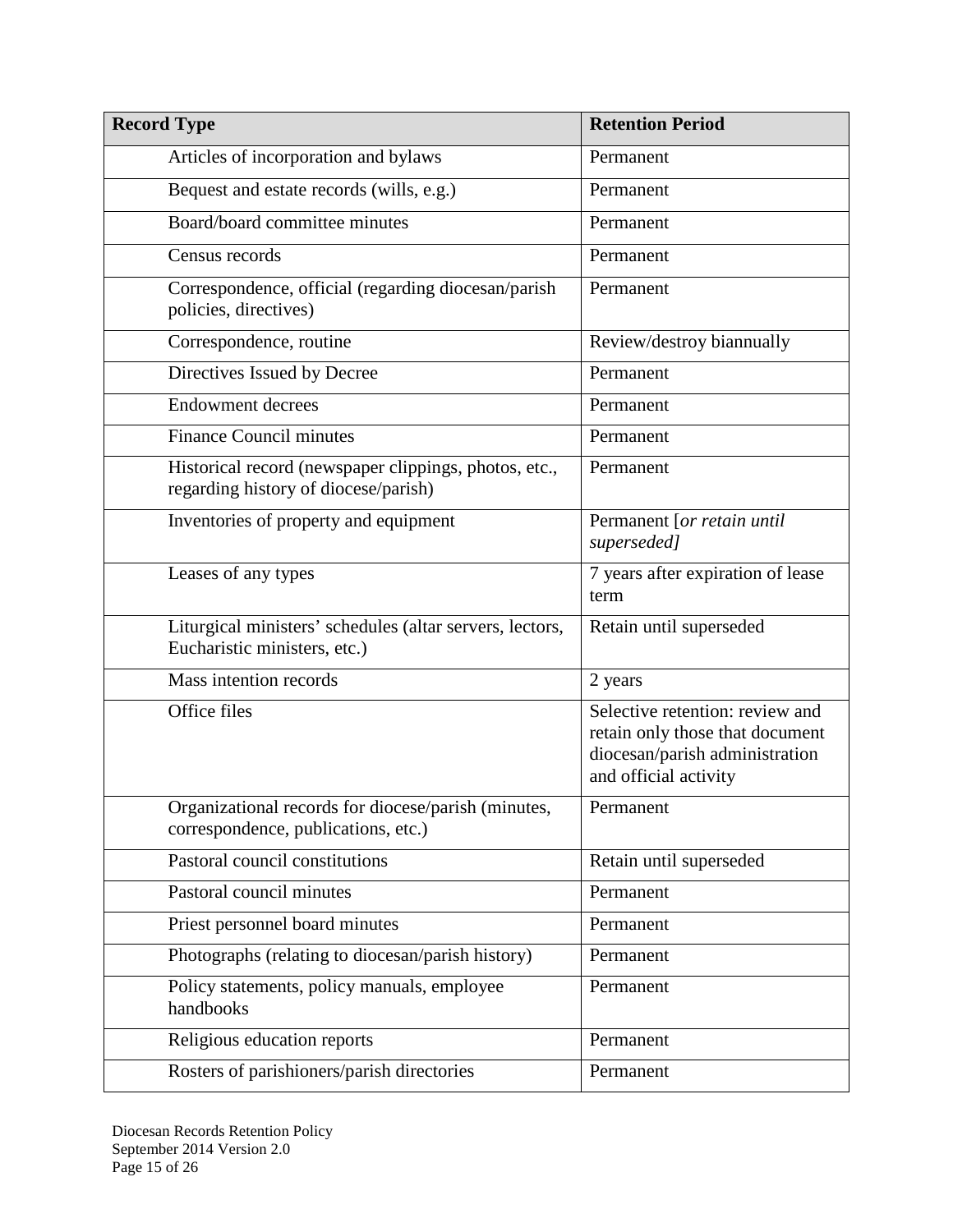| <b>Record Type</b> |                                                                                                                                                                                                     | <b>Retention Period</b>                                                            |
|--------------------|-----------------------------------------------------------------------------------------------------------------------------------------------------------------------------------------------------|------------------------------------------------------------------------------------|
|                    | Wills, testaments, codicils                                                                                                                                                                         | Permanent                                                                          |
|                    |                                                                                                                                                                                                     |                                                                                    |
| 3.                 | <b>Cemetery Records</b>                                                                                                                                                                             |                                                                                    |
|                    | Annual report                                                                                                                                                                                       | Permanent                                                                          |
|                    | <b>Board minutes</b>                                                                                                                                                                                | Permanent                                                                          |
|                    | Burial cards/records (record of the interred's name,<br>date of burial, and related information)                                                                                                    | Permanent                                                                          |
|                    | <b>Burial licenses</b>                                                                                                                                                                              | Permanent                                                                          |
|                    | Correspondence                                                                                                                                                                                      | Selective retention (retain if<br>record has historical, legal or<br>fiscal value) |
|                    | General ledger                                                                                                                                                                                      | Permanent                                                                          |
|                    | Perpetual care records                                                                                                                                                                              | Permanent                                                                          |
|                    | Financial statements (income statement and balance<br>sheet)                                                                                                                                        | Permanent                                                                          |
|                    | Maps of lots/burials                                                                                                                                                                                | Permanent                                                                          |
|                    |                                                                                                                                                                                                     |                                                                                    |
| 4.                 | <b>Confidential Canonical Files</b>                                                                                                                                                                 |                                                                                    |
|                    | (Archivum Secretum – Canon 489)                                                                                                                                                                     |                                                                                    |
|                    | All files                                                                                                                                                                                           | Retain for period prescribed by<br>the Code of Canon Law                           |
| 5.                 | <b>Contracts</b>                                                                                                                                                                                    |                                                                                    |
|                    | Contracts and related records                                                                                                                                                                       | 7 years after final performance<br>under the contract                              |
|                    |                                                                                                                                                                                                     |                                                                                    |
| 6.                 | <b>Correspondence and Internal Memoranda</b>                                                                                                                                                        |                                                                                    |
|                    | Correspondence or memoranda related to documents<br>enumerated in this Schedule                                                                                                                     | Same time period as specified for<br>the underlying record                         |
|                    | Correspondence or memoranda having no significant<br>or lasting consequences (such as routine letters or<br>notes, letters or memoranda for which no<br>acknowledgement or follow up are necessary) | 1 year                                                                             |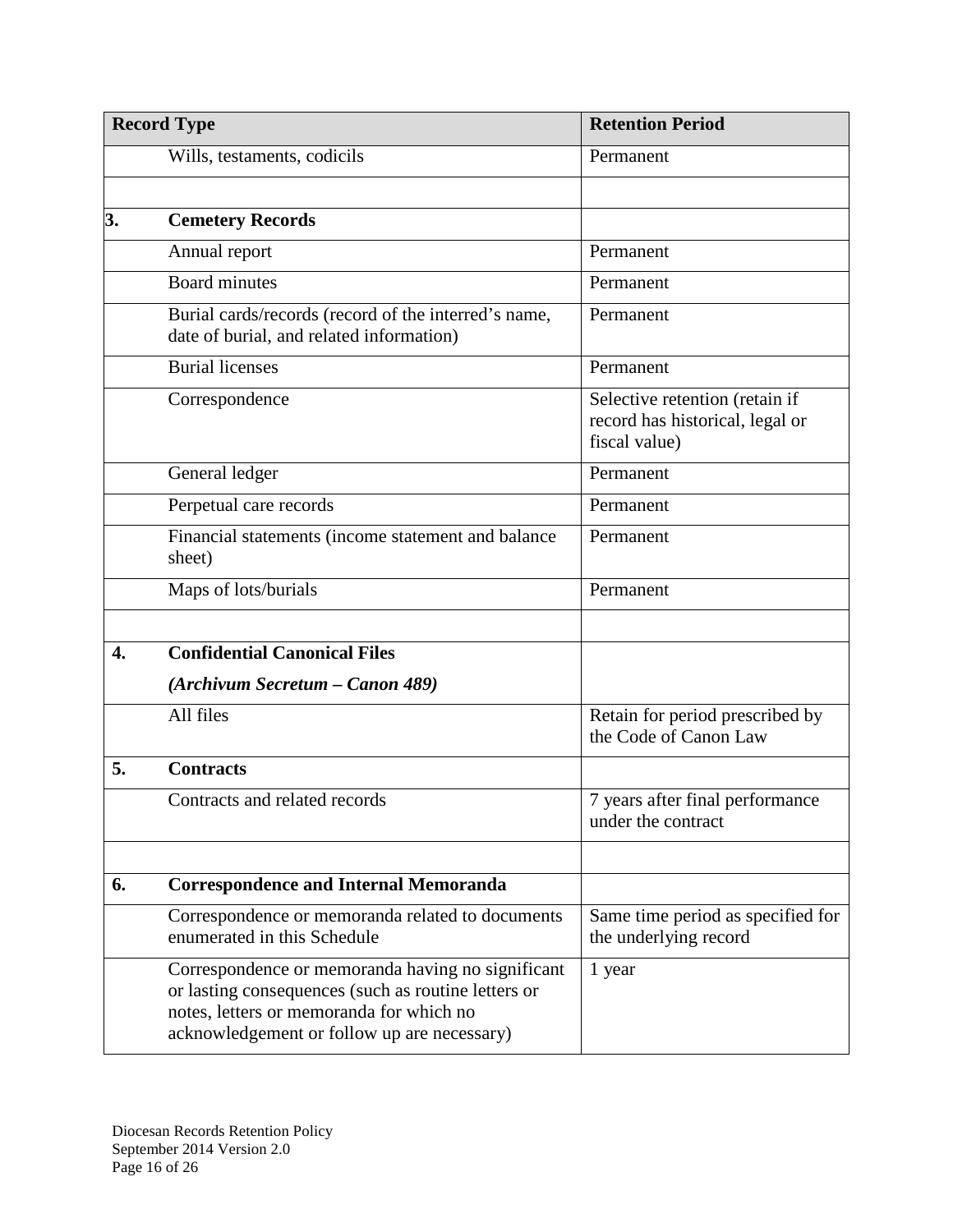| <b>Record Type</b> |                                                                                                                                                                     | <b>Retention Period</b>                                                                                                                                                                                                                                      |
|--------------------|---------------------------------------------------------------------------------------------------------------------------------------------------------------------|--------------------------------------------------------------------------------------------------------------------------------------------------------------------------------------------------------------------------------------------------------------|
|                    | Correspondence or memoranda pertaining to non-<br>routine matters, or having lasting or significant<br>consequences (such as letters explaining diocesan<br>policy) | 5 years                                                                                                                                                                                                                                                      |
| 7.                 | <b>Emails</b>                                                                                                                                                       |                                                                                                                                                                                                                                                              |
|                    | Emails stored on the server                                                                                                                                         | $Six (6)$ months from date of<br>creation of the email message<br>(subject to longer period as<br>directed by Bishop for<br>compelling reason, including, but<br>not limited to, need to preserve<br>records for longer period due to<br>pending litigation) |
|                    | Emails containing material that falls within one of the<br>longer retention periods in this policy                                                                  | Print email and retain for period<br>specified in this policy                                                                                                                                                                                                |
|                    | Ephemeral Correspondence (personal email, requests<br>for recommendations or review, email related to day-<br>to-day operations and ministry)                       | Retain until read, then delete                                                                                                                                                                                                                               |
|                    |                                                                                                                                                                     |                                                                                                                                                                                                                                                              |
| 8.                 | <b>Insurance Records</b>                                                                                                                                            |                                                                                                                                                                                                                                                              |
| Policies           |                                                                                                                                                                     |                                                                                                                                                                                                                                                              |
|                    | Insurance policies – active                                                                                                                                         | Permanent                                                                                                                                                                                                                                                    |
|                    | Insurance policies - cancelled                                                                                                                                      | Permanent                                                                                                                                                                                                                                                    |
|                    | Claims files                                                                                                                                                        |                                                                                                                                                                                                                                                              |
|                    | Workers compensation claims files                                                                                                                                   | 20 years after close of matter                                                                                                                                                                                                                               |
|                    | Liability claim                                                                                                                                                     | 10 years after settlement or last<br>correspondence with claimant                                                                                                                                                                                            |
| 9.                 | <b>Legal files and Papers</b>                                                                                                                                       |                                                                                                                                                                                                                                                              |
|                    | Correspondence, legal                                                                                                                                               | 10 years                                                                                                                                                                                                                                                     |
|                    | Legal opinion/memorandum                                                                                                                                            | 10 years                                                                                                                                                                                                                                                     |
|                    | Real estate claims                                                                                                                                                  | 21 years                                                                                                                                                                                                                                                     |
|                    |                                                                                                                                                                     |                                                                                                                                                                                                                                                              |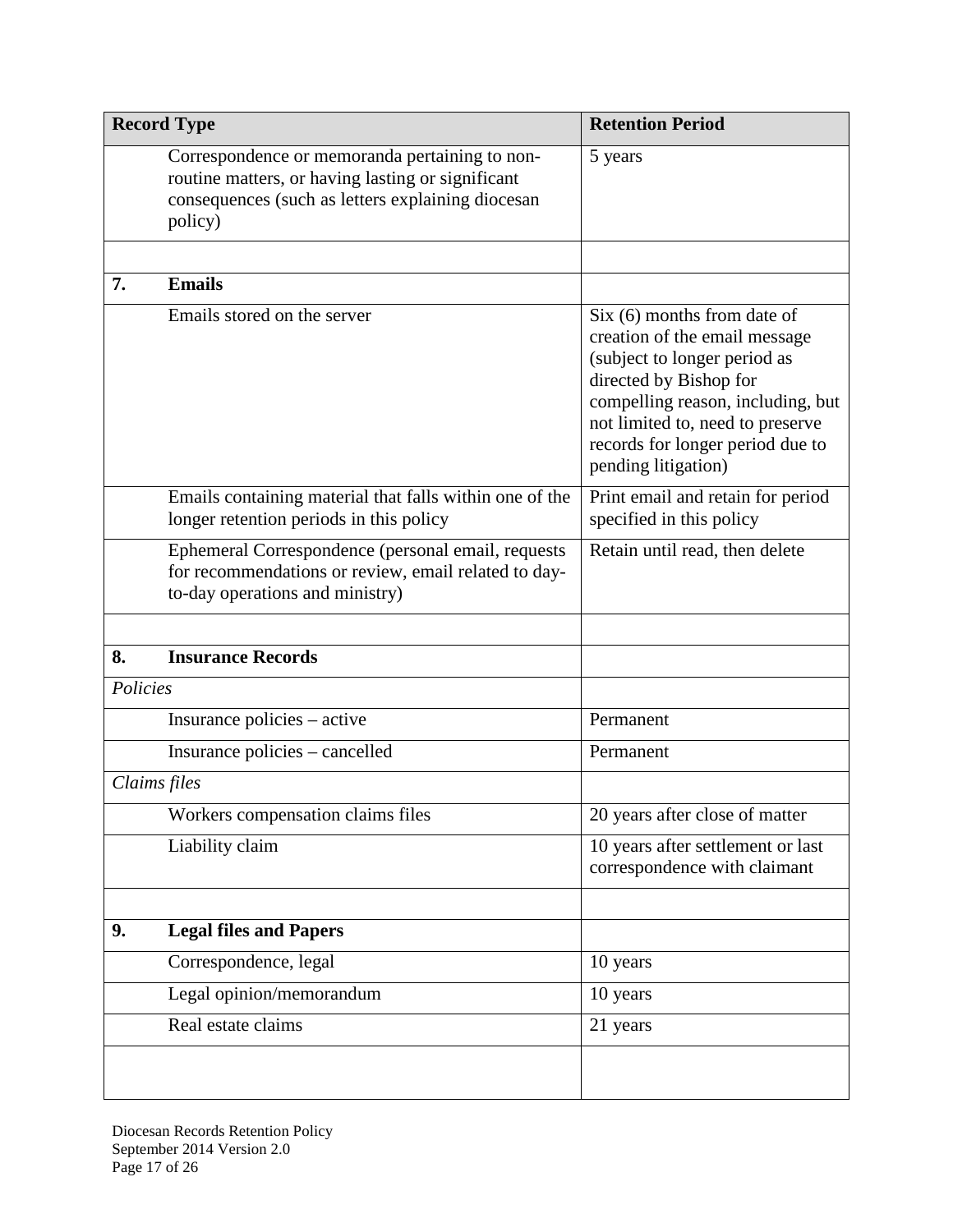|                                                                   | <b>Record Type</b>                                                                          | <b>Retention Period</b>                         |
|-------------------------------------------------------------------|---------------------------------------------------------------------------------------------|-------------------------------------------------|
| 10.                                                               | <b>Miscellaneous</b>                                                                        |                                                 |
|                                                                   | Policies/procedures manuals                                                                 | Permanent                                       |
|                                                                   |                                                                                             |                                                 |
| 11.                                                               | <b>Payroll records</b>                                                                      |                                                 |
|                                                                   | Payroll journals                                                                            | 7 years                                         |
|                                                                   | Payroll registers, summary schedule of earnings,<br>deductions, and accrued leave           | 7 years                                         |
|                                                                   | Payroll/earnings records (timesheets, payroll reports,<br>payroll deduction authorizations) | 7 years after end of employment                 |
| 12.                                                               | <b>Pension Records/Supporting Employee Data</b><br>(maintained by Plan Administrator)       |                                                 |
|                                                                   | Pension records/vesting files                                                               | For lifetime of plan                            |
|                                                                   | Retirement benefits records                                                                 | For lifetime of plan                            |
|                                                                   | Pension payment records                                                                     | For lifetime of plan                            |
| 13.                                                               | <b>Personnel Records (Clergy, Religious,</b><br>Seminarians)                                |                                                 |
| Incardinated Clergy and Non-Incardinated Externs and<br>Religious |                                                                                             |                                                 |
|                                                                   | <b>Application for Seminary</b>                                                             | Until date of death                             |
|                                                                   | <b>Sacramental Documents</b>                                                                | Permanent                                       |
|                                                                   | Records concerning fitness for duty                                                         | Permanent                                       |
|                                                                   | <b>Summary regarding Assignments</b>                                                        | Permanent                                       |
|                                                                   | <b>Background Screening documents</b>                                                       | Permanent                                       |
|                                                                   | Wills and Funeral wishes                                                                    | Permanent                                       |
|                                                                   | Statements of good standing from bishop/eparch (if<br>applicable)                           | Permanent                                       |
|                                                                   | Letter granting faculties                                                                   | Permanent                                       |
|                                                                   | Seminary records                                                                            | Until date of death (or return to<br>lay state) |
|                                                                   | Correspondence                                                                              | Until date of death (or return to<br>lay state) |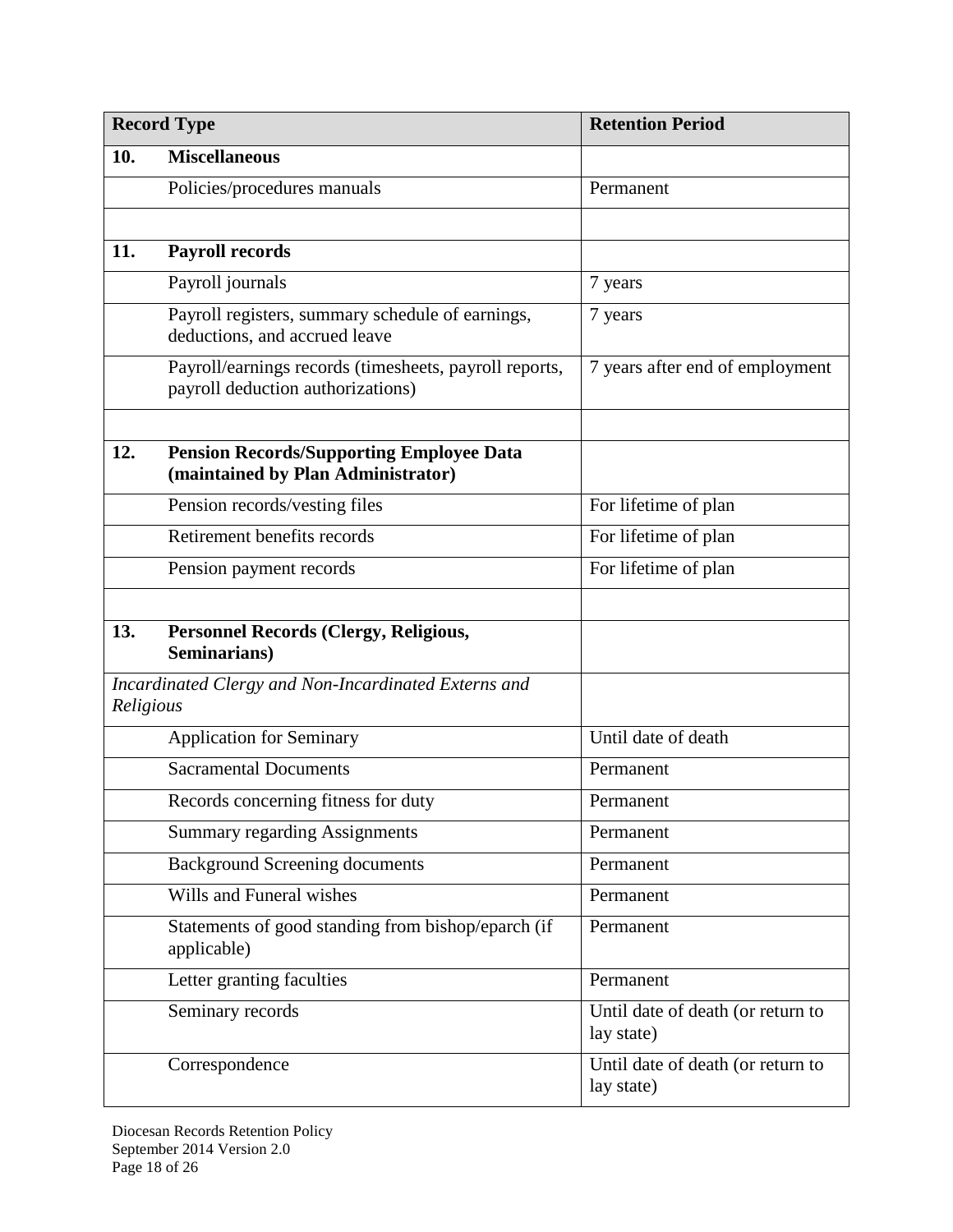|     | <b>Record Type</b>                                                                                                                               | <b>Retention Period</b>                                                                                                                                                                                                                                                                                               |
|-----|--------------------------------------------------------------------------------------------------------------------------------------------------|-----------------------------------------------------------------------------------------------------------------------------------------------------------------------------------------------------------------------------------------------------------------------------------------------------------------------|
|     | Records regarding complaints, misconduct (if<br>applicable)                                                                                      | Until date of death or ten years<br>after condemnatory sentence, if<br>applicable                                                                                                                                                                                                                                     |
|     | Summary of allegations of misconduct and<br>conclusions of investigations (if applicable)                                                        | Permanent                                                                                                                                                                                                                                                                                                             |
|     | <b>Medical Records</b>                                                                                                                           | Until date of death (or return to<br>lay state)                                                                                                                                                                                                                                                                       |
|     | Seminarians/Permanent Deacon Candidates                                                                                                          |                                                                                                                                                                                                                                                                                                                       |
|     | Personnel file (including confidential medical and<br>personal information and canonical/sacramental<br>subfiles)                                | Until ordination - then maintain<br>and follow schedule for<br>incardinated clergy                                                                                                                                                                                                                                    |
|     |                                                                                                                                                  | If not ordained by reason of<br>$death$ of the individual $-7$ years                                                                                                                                                                                                                                                  |
|     |                                                                                                                                                  | If not ordained by reason of<br>voluntary or involuntary<br>departure from the program,<br>documents (or a summary)<br>related to the reasons for the<br>departure from the program are<br>to be maintained permanently.<br>All other materials contained in<br>the personnel file are to be<br>retained for 7 years. |
|     | Records of applicants for seminary whose<br>applications were rejected or were withdrawn before<br>enrollment in seminary                        | 2 years after the date on which<br>the application was withdrawn or<br>rejected                                                                                                                                                                                                                                       |
|     |                                                                                                                                                  |                                                                                                                                                                                                                                                                                                                       |
| 14. | <b>Personnel Records (Lay Employees)</b>                                                                                                         |                                                                                                                                                                                                                                                                                                                       |
|     | General records                                                                                                                                  |                                                                                                                                                                                                                                                                                                                       |
|     | Attendance records (time cards, time sheets)                                                                                                     | 7 years after end of employment                                                                                                                                                                                                                                                                                       |
|     | Employee contracts (teachers and principals at<br>diocesan schools, extended day care directors, and<br>certain cemeteries department employees) | 7 years after end of employment                                                                                                                                                                                                                                                                                       |
|     | Employee salary schedules                                                                                                                        | 7 years after end of employment                                                                                                                                                                                                                                                                                       |
|     | Payroll/earnings records (timesheets, master payroll<br>reports, payroll deduction authorizations)                                               | 7 years after end of employment                                                                                                                                                                                                                                                                                       |
|     | Personnel file                                                                                                                                   | 7 years after end of employment                                                                                                                                                                                                                                                                                       |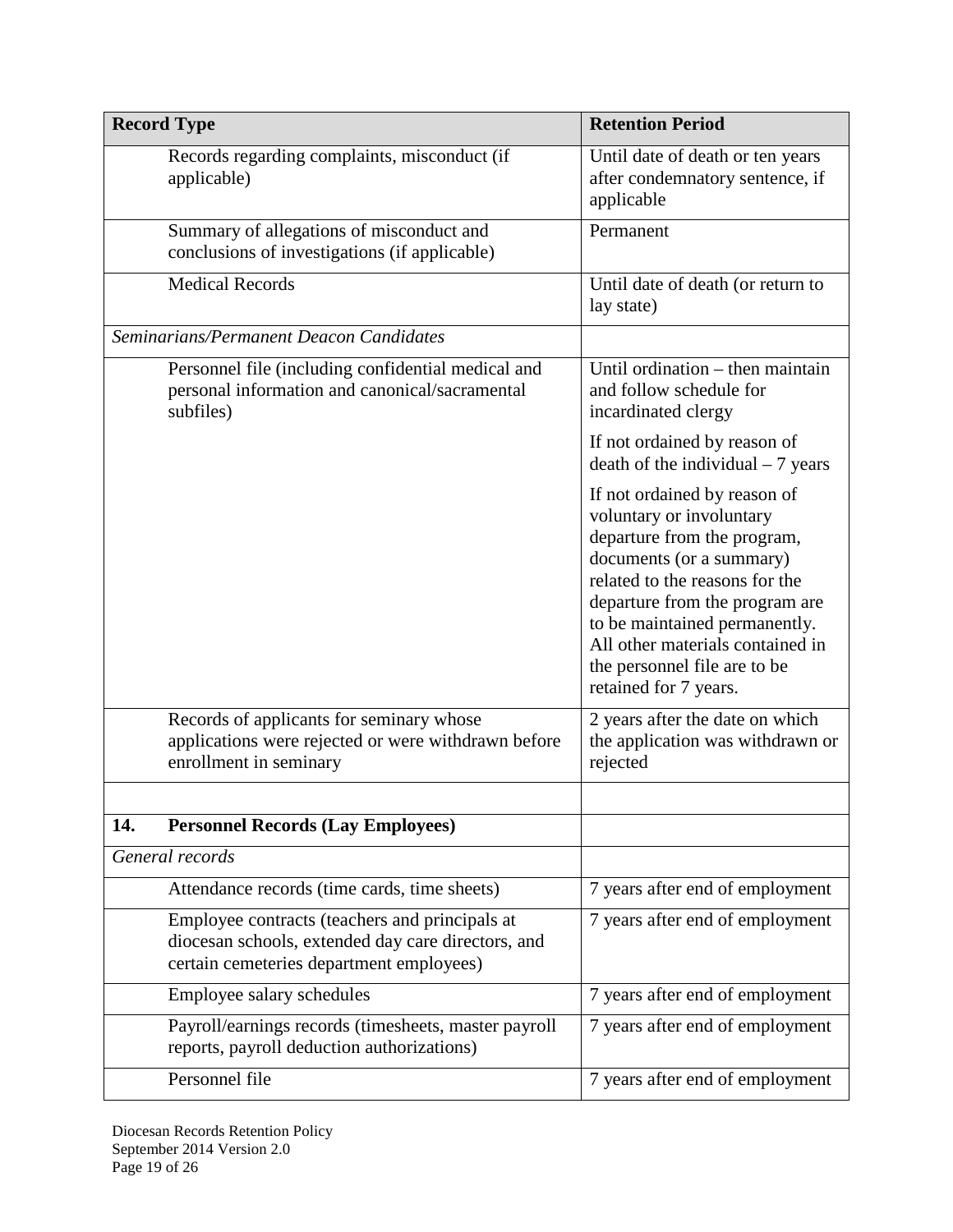| <b>Record Type</b>                                                                                                                                                                                                                                        | <b>Retention Period</b>                                                                                                                                                        |
|-----------------------------------------------------------------------------------------------------------------------------------------------------------------------------------------------------------------------------------------------------------|--------------------------------------------------------------------------------------------------------------------------------------------------------------------------------|
| Vacation/sick leave records                                                                                                                                                                                                                               | 7 years after end of employment                                                                                                                                                |
| Separation records                                                                                                                                                                                                                                        | 7 years after end of employment                                                                                                                                                |
| School employee records                                                                                                                                                                                                                                   |                                                                                                                                                                                |
| Any school-employee-specific records (such as<br>credentials, degrees, fingerprinting information,<br>tuberculosis screening, bloodborne pathogen training,<br>catechist certification) that may be contained in the<br>employee's general personnel file | 7 years after end of employment                                                                                                                                                |
| Disability/injury/medical records                                                                                                                                                                                                                         |                                                                                                                                                                                |
| Disability records (confidential)                                                                                                                                                                                                                         | 7 years after return to work,<br>retirement or death                                                                                                                           |
| Accident/injury reports                                                                                                                                                                                                                                   | 7 years                                                                                                                                                                        |
| Employee medical complaints                                                                                                                                                                                                                               | 7 years                                                                                                                                                                        |
| Employee medical records (confidential)                                                                                                                                                                                                                   | 7 years from end of employment                                                                                                                                                 |
| Job applicant records                                                                                                                                                                                                                                     |                                                                                                                                                                                |
| Application records - individuals not hired                                                                                                                                                                                                               | 2 years                                                                                                                                                                        |
| Job advertisement records                                                                                                                                                                                                                                 | 2 years                                                                                                                                                                        |
| Tax/eligibility/payroll records                                                                                                                                                                                                                           |                                                                                                                                                                                |
| W-2 forms                                                                                                                                                                                                                                                 | 7 years from date of filing                                                                                                                                                    |
| W-4 forms                                                                                                                                                                                                                                                 | 7 years from date of filing                                                                                                                                                    |
| I-9 forms                                                                                                                                                                                                                                                 | Retain during employment.<br>After end of employment,<br>maintain either: $(1)$ 3 years from<br>hire date; or $(2)$ 1 year after<br>termination date, whichever is<br>greater. |
| 1099 forms                                                                                                                                                                                                                                                | 7 years from date of filing                                                                                                                                                    |
|                                                                                                                                                                                                                                                           |                                                                                                                                                                                |
| 15.<br><b>Property/Physical Plant Records</b>                                                                                                                                                                                                             |                                                                                                                                                                                |
| Architectural records, blueprints, building designs,<br>specifications                                                                                                                                                                                    | Retain until property is sold                                                                                                                                                  |
| Architectural drawings                                                                                                                                                                                                                                    | Retain until property is sold                                                                                                                                                  |
| Deeds and supporting files                                                                                                                                                                                                                                | Retain until property is sold                                                                                                                                                  |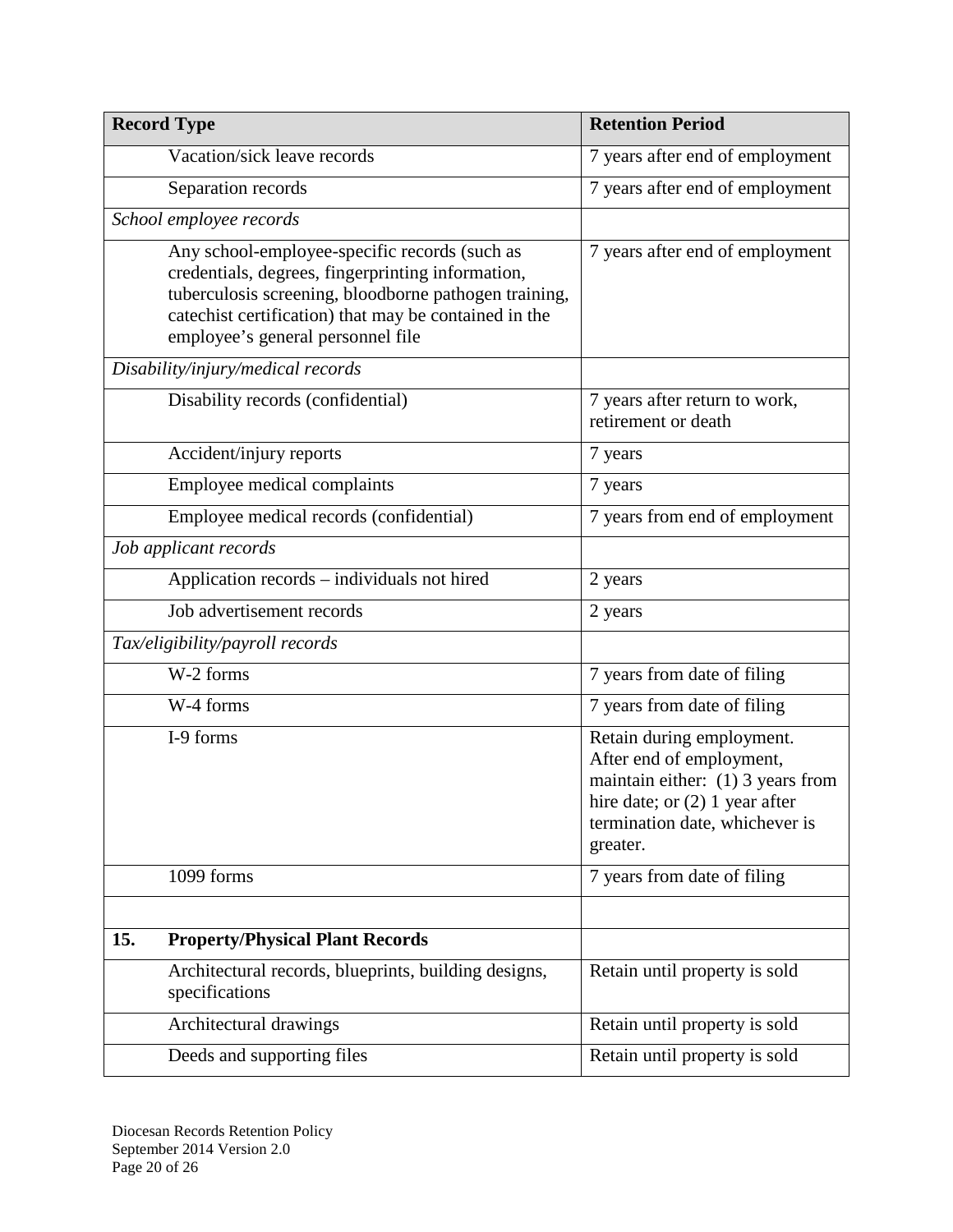| <b>Record Type</b> |                                                                                         | <b>Retention Period</b>                                |
|--------------------|-----------------------------------------------------------------------------------------|--------------------------------------------------------|
|                    | Mortgage documents                                                                      | Retain until 3 years after<br>mortgage is paid in full |
|                    | Property appraisals                                                                     | Retain until property is sold                          |
|                    | Real estate surveys/plots, plans                                                        | Retain 21 years after property is<br>sold              |
|                    | Title search papers and certificates                                                    | Permanent                                              |
| 16.                | <b>Publications</b>                                                                     |                                                        |
|                    | Anniversary books                                                                       | Permanent (at least one copy)                          |
|                    | Annual reports to the diocese/parish                                                    | Permanent                                              |
|                    | Diocesan directories                                                                    | Permanent                                              |
|                    | Magazines, newspapers, newsletters of the<br>diocese/parish or affiliated organizations | Permanent                                              |
|                    | Parish directories                                                                      | Permanent                                              |
|                    | Parish bulletins                                                                        | Permanent                                              |
|                    |                                                                                         |                                                        |
| 17.                | <b>Sacramental Records</b>                                                              |                                                        |
|                    | Baptism register                                                                        | Permanent                                              |
|                    | First Communion register                                                                | Permanent                                              |
|                    | Catechumen register (if in use by the parish)                                           | Permanent                                              |
|                    | Confirmation register                                                                   | Permanent                                              |
|                    | Book of the Elect                                                                       | Permanent                                              |
|                    | Marriage register                                                                       | Permanent                                              |
|                    | Marriage preparation records, Marriage envelopes                                        | Permanent                                              |
|                    | Sick call register                                                                      | Permanent                                              |
|                    | Death register                                                                          | Permanent                                              |
|                    |                                                                                         |                                                        |
|                    |                                                                                         |                                                        |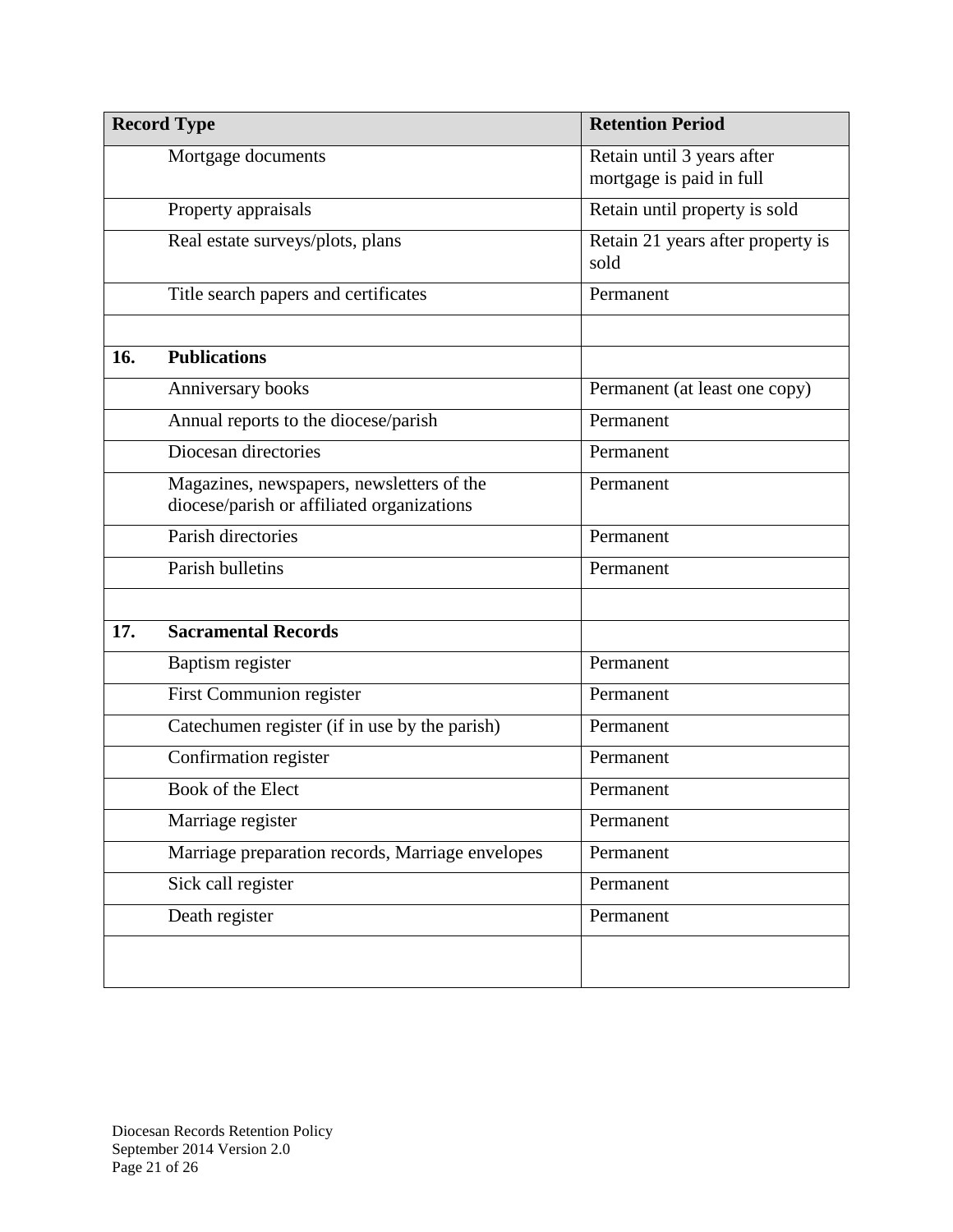| 18. | <b>Safe Environment Records</b>                                                                            |                                                                                                                                                                                                            |
|-----|------------------------------------------------------------------------------------------------------------|------------------------------------------------------------------------------------------------------------------------------------------------------------------------------------------------------------|
|     | Records concerning ongoing employees and<br>volunteers at parishes, schools, or other diocesan<br>entities | Permanent. Parishes, schools,<br>and other diocesan entities<br>transfer the records to the<br>Diocesan Safe Environment<br>Office 7 years after employment<br>or volunteer services<br>permanently cease. |
|     | Records concerning clergy or religious assigned to<br>any parish or diocesan workplace                     | Permanent.                                                                                                                                                                                                 |
| 19. | <b>Safety and Environmental Records</b>                                                                    |                                                                                                                                                                                                            |
|     | Accident/injury reports                                                                                    | 7 years from end of year in<br>which occurrence took place                                                                                                                                                 |
|     | Environmental test records/reports                                                                         | Permanent                                                                                                                                                                                                  |
|     | Hazardous exposure records                                                                                 | Permanent                                                                                                                                                                                                  |
|     | Toxic substance exposure records                                                                           | Permanent                                                                                                                                                                                                  |
|     | Safety Data Sheets (Material Safety Data Sheets)                                                           | 30 years after discontinuation of<br>the use of the toxic substance                                                                                                                                        |
| 20. | <b>School Department/School-Related Records</b>                                                            |                                                                                                                                                                                                            |
|     | Administrative records                                                                                     |                                                                                                                                                                                                            |
|     | <b>Accreditation files</b>                                                                                 | Permanent                                                                                                                                                                                                  |
|     | Assessment materials (student testing materials such                                                       | Final reports: Permanent                                                                                                                                                                                   |
|     | as completed exams, forms, reports, and printed<br>materials related to standardized tests/assessments)    | Other materials: retain until<br>superseded                                                                                                                                                                |
|     | <b>Class lists</b>                                                                                         | Permanent                                                                                                                                                                                                  |
|     | Class schedules                                                                                            | Retain until superseded by new<br>schedule                                                                                                                                                                 |
|     | Faculty meeting minutes                                                                                    | Retain until next accreditation<br>cycle (or three years, whichever<br>is later)                                                                                                                           |
|     | Field trip forms and permission slips                                                                      | 3 years after date of event/trip                                                                                                                                                                           |
|     | Grade books                                                                                                | Cum file reports: Permanent                                                                                                                                                                                |
|     |                                                                                                            | Yearly grade books: 1 year                                                                                                                                                                                 |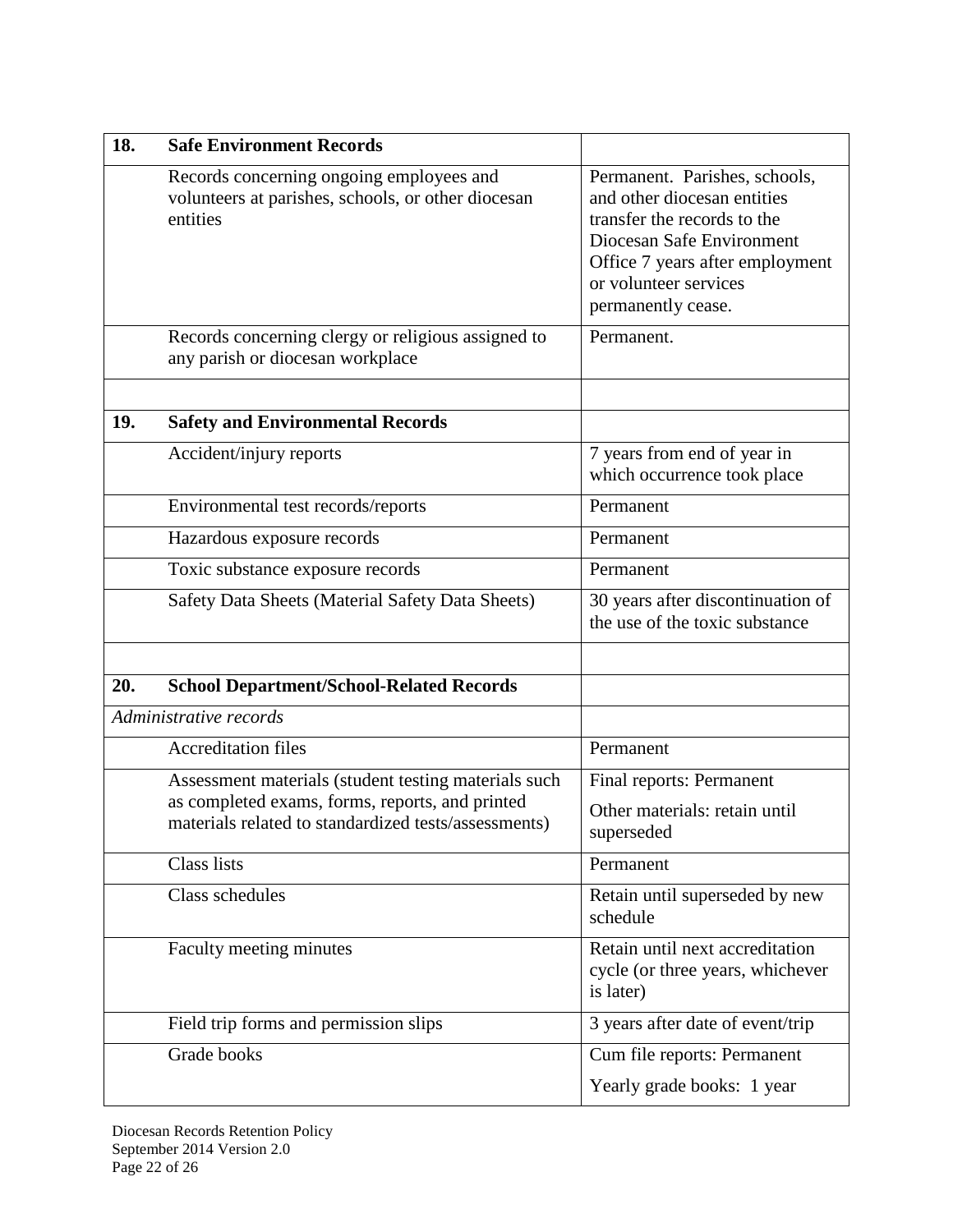| Student rosters (including graduation lists)                                                                       | Permanent                                                                                                                              |
|--------------------------------------------------------------------------------------------------------------------|----------------------------------------------------------------------------------------------------------------------------------------|
| Handbooks (faculty, staff, parent, student)                                                                        | Retain until updated (archive at<br>least one copy permanently)                                                                        |
| Newsletters (to parents, school community)                                                                         | Retain until next accreditation<br>cycle (or three years, whichever<br>is later)                                                       |
| Parent-Teacher Organization minutes                                                                                | Permanent                                                                                                                              |
| <b>Promotion lists</b>                                                                                             | Retain until superseded                                                                                                                |
| Teacher's attendance register                                                                                      | Permanent                                                                                                                              |
| Textbook inventory                                                                                                 | Retain until superseded                                                                                                                |
| Yearbooks                                                                                                          | Permanent                                                                                                                              |
| Student records                                                                                                    |                                                                                                                                        |
| Academic dismissal                                                                                                 | Permanent (record in cumulative<br>file)                                                                                               |
| <b>Accident Reports</b>                                                                                            | 5 years                                                                                                                                |
| Administration of Medication forms                                                                                 | Retain 1 year after transfer                                                                                                           |
| Application, registration, and enrollment records                                                                  | Retain until end of current school<br>year                                                                                             |
| <b>Attendance Information:</b>                                                                                     |                                                                                                                                        |
| Record of Number of Days Absent and Times<br>1.<br>Tardy                                                           | Permanent (reported on<br>1.<br>cumulative record)                                                                                     |
| 2. Written Absence and/or Tardy notes, dated and<br>signed by parents.                                             | Retain until end of current<br>2.<br>school year then destroy                                                                          |
| 3. Attendance Registers (daily attendance recorded<br>in legal register provide)                                   | Permanent school file<br>3.                                                                                                            |
| 4. Sign-in, sign-out sheets (for Preschool, Extended<br>Care and regular school day)                               | Retain in general school<br>4.<br>file until end of year then<br>destroy                                                               |
| <b>Behavioral Pattern Reports</b>                                                                                  | Retain in separate file (not in<br>cumulative file); destroy 6<br>months after cumulative file has<br>been transferred to next school. |
| Certificate of Eligibility for Nonimmigrant (F-1)<br>Student Status – for Academic and Language<br><b>Students</b> | Permanent; record in cumulative<br>file                                                                                                |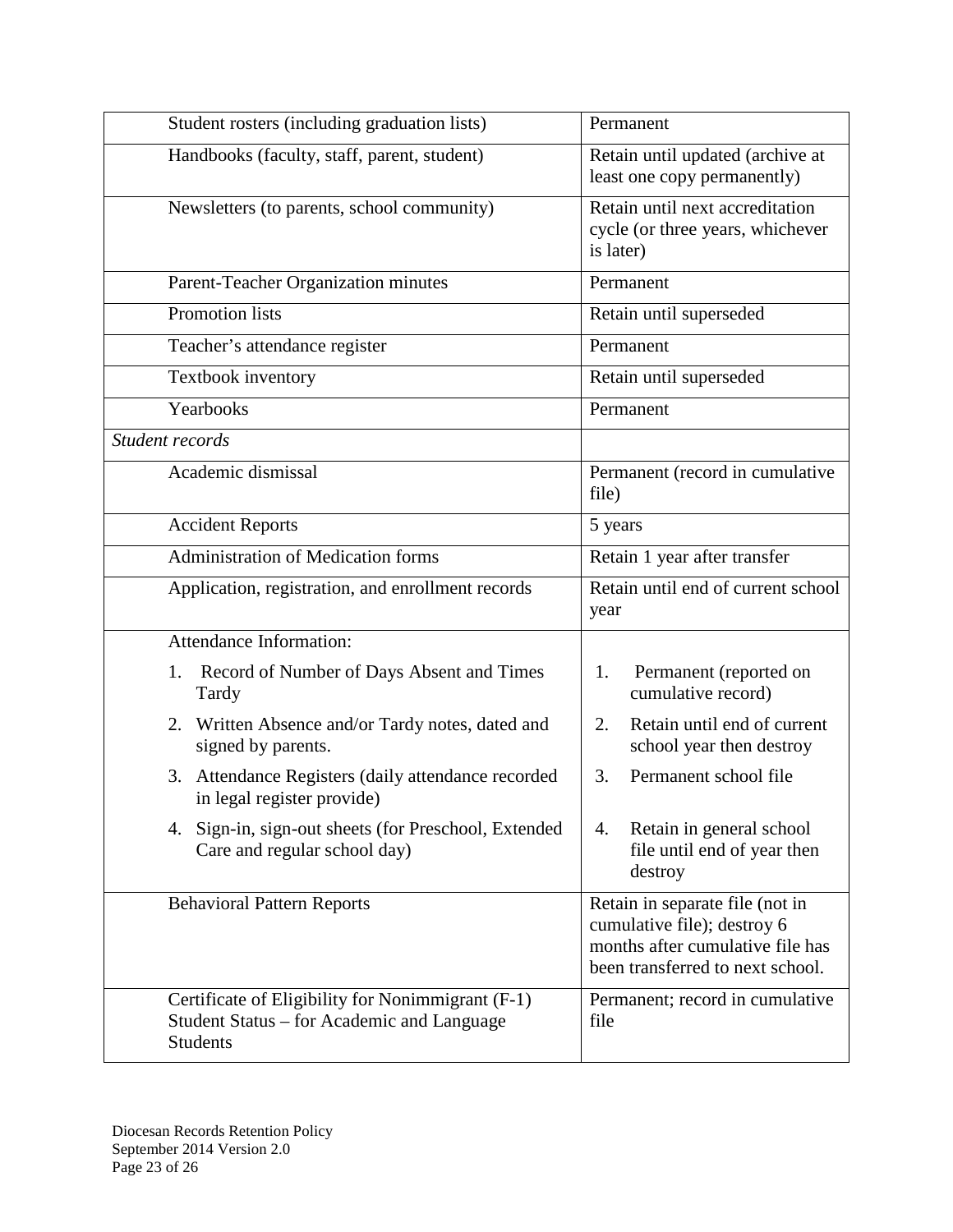| Child Abuse Reporting Record                                                                                       | Retain in a confidential separate<br>school file permanently (*if the<br>Administrator is aware of the<br>Report)                                                                                                                                              |
|--------------------------------------------------------------------------------------------------------------------|----------------------------------------------------------------------------------------------------------------------------------------------------------------------------------------------------------------------------------------------------------------|
| <b>Child Custody Records</b>                                                                                       | Permanent; record in cumulative<br>file. Retain in a confidential<br>separate school file permanently.                                                                                                                                                         |
| Detention (Notice of Detention to parents)                                                                         | 1 year                                                                                                                                                                                                                                                         |
| Discipline data                                                                                                    | Retain as long as student is<br>enrolled in school                                                                                                                                                                                                             |
| <b>Emancipated Student</b>                                                                                         | Permanent; retain in cumulative<br>file                                                                                                                                                                                                                        |
| Emergency information cards                                                                                        | Retain most current card in<br>general school file, destroy<br>previous cards                                                                                                                                                                                  |
| Expulsion                                                                                                          | Permanent; record in cumulative<br>file                                                                                                                                                                                                                        |
| <b>Guidance Counselor notes</b>                                                                                    | Retain in separate file (not in<br>cumulative file); destroy 6<br>months after cumulative file has<br>been transferred to next school                                                                                                                          |
| Health record                                                                                                      | Forward to receiving school<br>when student transfers/graduates<br>(do not retain a copy of the<br>health record)                                                                                                                                              |
| Health-related occurrence, record of student                                                                       | Retain 3 years then destroy                                                                                                                                                                                                                                    |
| Parental authorizations or prohibitions of student<br>participation in specific programs (not field trip<br>forms) | Retain until end of current school<br>year then destroy                                                                                                                                                                                                        |
| Parental restrictions re: access to directory<br>information or related stipulations                               | Retain until end of current school<br>year then destroy                                                                                                                                                                                                        |
| Permanent Student Record (cumulative record)                                                                       | Original must be permanently<br>retained by the sending school; a<br>copy must be transferred by mail<br>to the next school upon written<br>request from parent/legal<br>guardian obtained by the school<br>or district where the student<br>intends to enroll |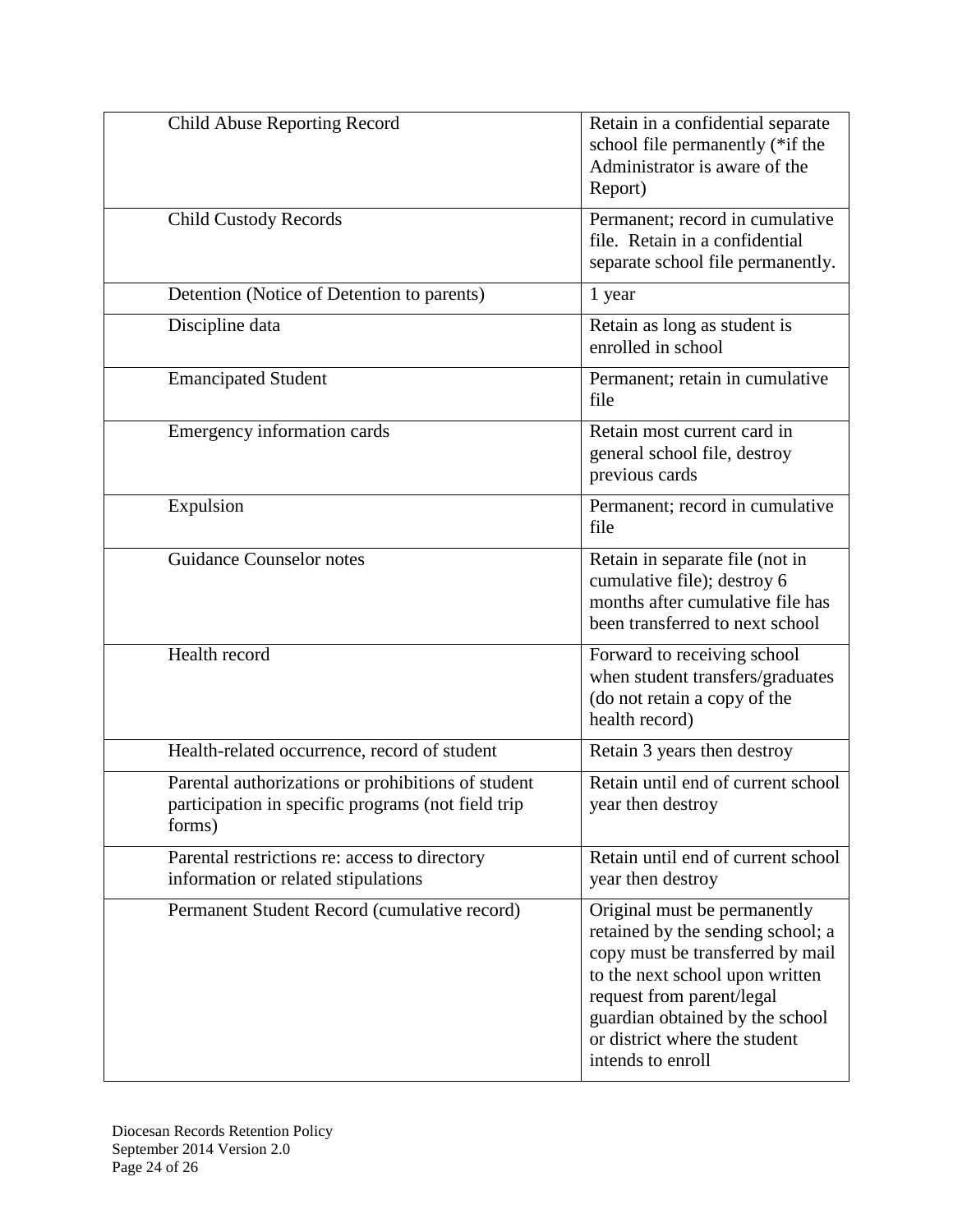|     | Permission to walk home or to parent's work location<br>after school                | Retain until end of current school<br>year then destroy                                     |
|-----|-------------------------------------------------------------------------------------|---------------------------------------------------------------------------------------------|
|     | Referral of student to public agents or counselors                                  | 3 years                                                                                     |
|     | <b>Restraining Orders</b>                                                           | Retain in file until transfer of<br>student or original is superseded                       |
|     | <b>Sports Participation Forms</b>                                                   | 3 years after conclusion of<br>season for the sport to which<br>form applies                |
|     | Standardized test results                                                           |                                                                                             |
|     | Student record label<br>1.                                                          | 1. Permanent $-$ affix to<br>cumulative file                                                |
|     | 2. Copy of student report for tests administered<br>while student attended school   | 2. Retain in separate file;<br>destroy 1 year after<br>student has transferred<br>schools   |
|     | Suspension records                                                                  | 3 years after student leaves<br>school. Retain in separate file<br>(not in cumulative file) |
|     |                                                                                     |                                                                                             |
| 21. | <b>Tax Records</b>                                                                  |                                                                                             |
|     | Employment taxes, contributions, and payments,<br>including taxes withheld and FICA | 7 years from date of filing                                                                 |
|     | W-2 Forms                                                                           | 7 years from date of filing                                                                 |
|     | W-4 Forms                                                                           | 7 years from date of filing                                                                 |
|     | Form 990                                                                            | Permanent                                                                                   |
|     | State tax exemption certificates (income, excise,<br>property, sales/use etc.)      | Permanent                                                                                   |
|     | 1099 Forms                                                                          | 7 years from date of issuance                                                               |
|     | Unemployment tax records                                                            | 7 years from date of filing                                                                 |
|     |                                                                                     |                                                                                             |
| 22. | <b>Tribunal Records</b>                                                             |                                                                                             |
|     | Judicial cases                                                                      | Permanent, according to the<br>prescripts of Canon Law                                      |
|     | Administrative and Documentary cases                                                | Permanent, according to the<br>prescripts of Canon Law                                      |